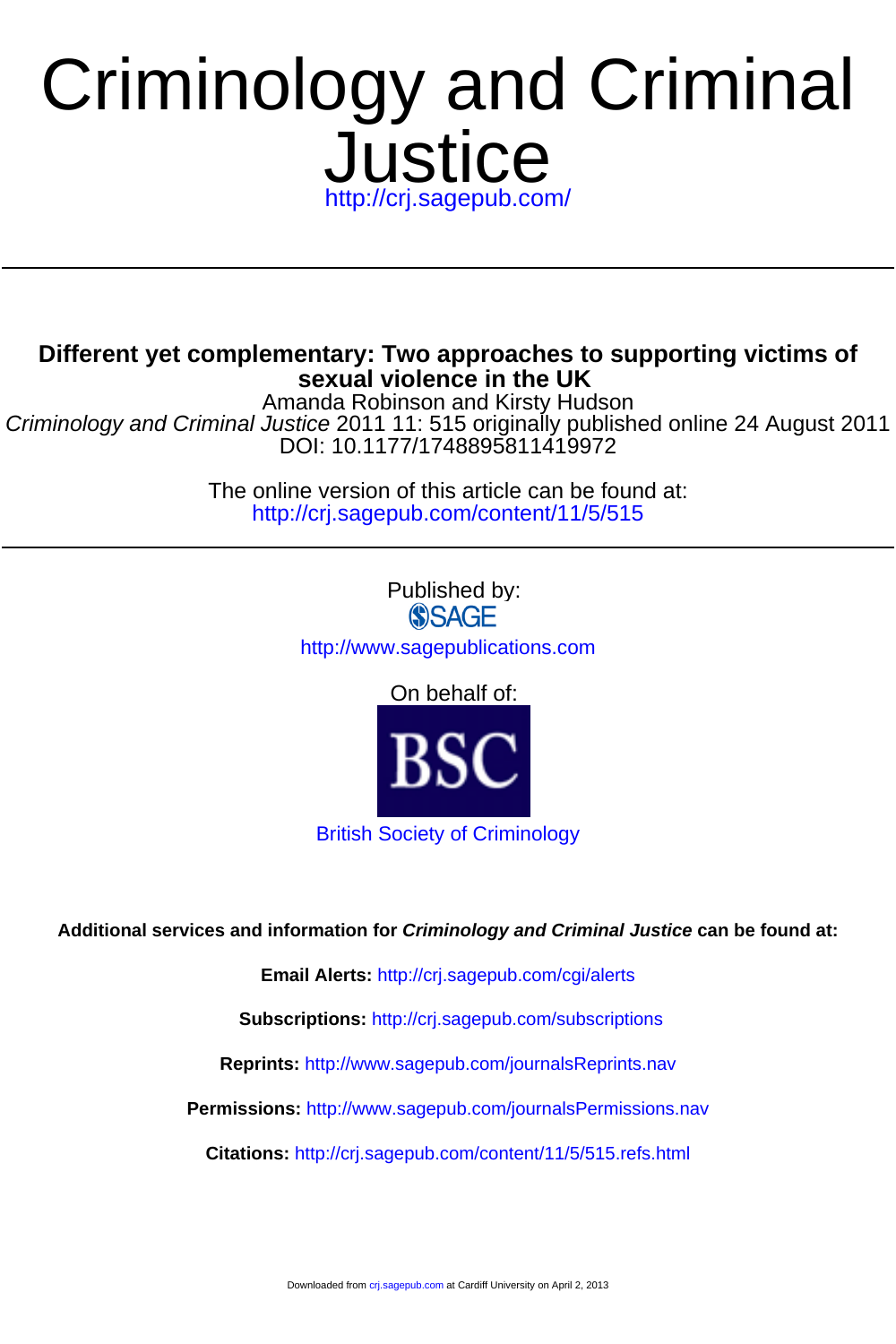[What is This?](http://online.sagepub.com/site/sphelp/vorhelp.xhtml) [OnlineFirst Version of Record](http://crj.sagepub.com/content/early/2011/08/23/1748895811419972.full.pdf) - Aug 24, 2011 >> [Version of Record -](http://crj.sagepub.com/content/11/5/515.full.pdf) Oct 24, 2011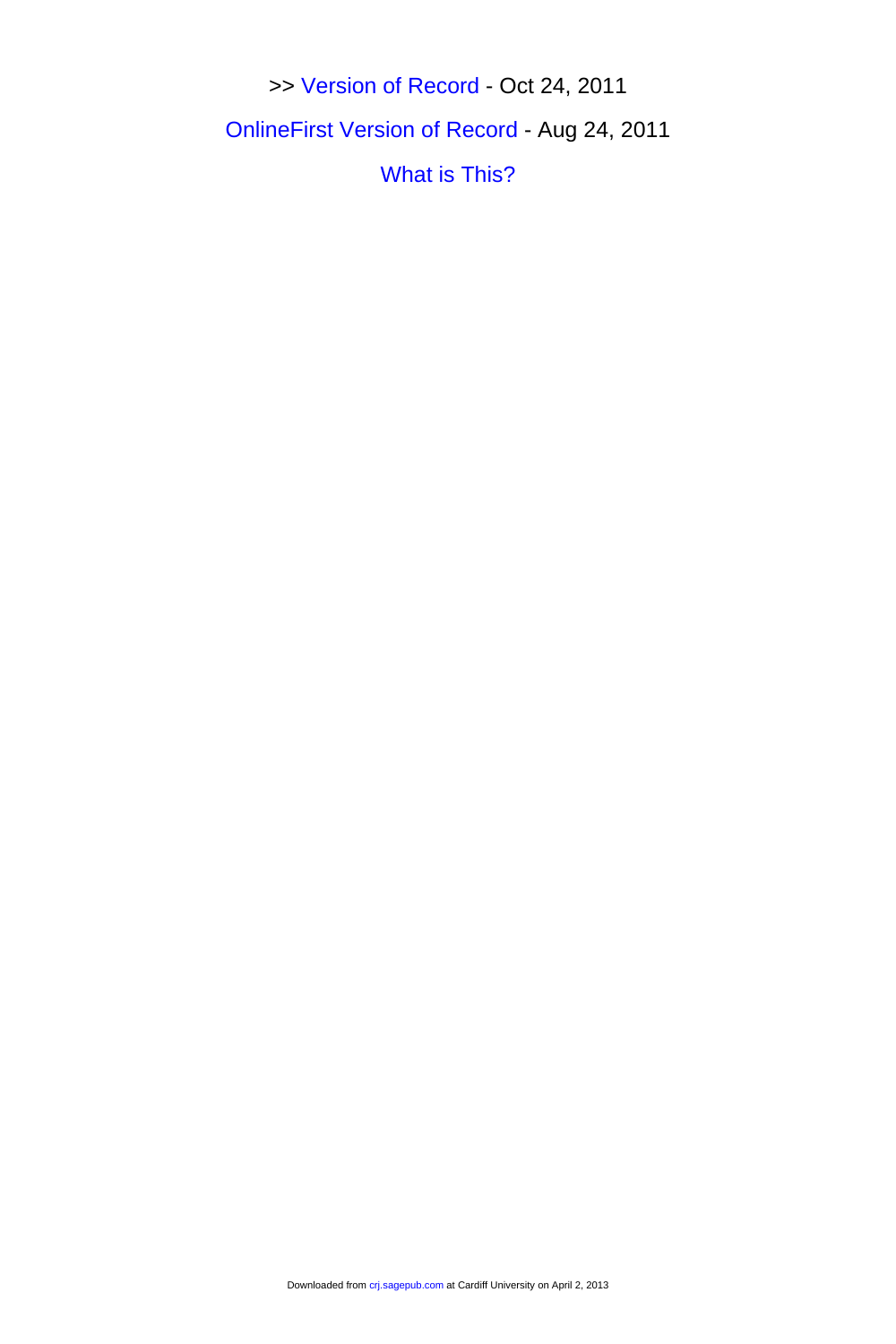#### *Article*



**Different yet complementary: Two approaches to supporting victims of sexual violence in the UK**

Criminology & Criminal Justice 11(5) 515–533 © The Author(s) 2011 Reprints and permission: sagepub. co.uk/journalsPermissions.nav DOI: 10.1177/1748895811419972 crj.sagepub.com **SSAGE** 

# **Amanda Robinson and Kirsty Hudson**

Cardiff University, UK

#### **Abstract**

This article explores the strengths and limitations of two different types of settings that provide specialist support to victims of sexual violence in the UK: Sexual Assault Referral Centres (SARCs) and voluntary sector organizations such as Rape Crisis. Qualitative data from six case study sites and quantitative data from 35 sexual violence projects in England and Wales revealed that the type of setting affected the types of referrals received and this, in turn, shaped the services required by victims and thus the nature of the work preformed. Consequently, each type of project had different emphases in their workload with which they were particularly well equipped to handle. Each type also had its own unique challenges; for example, while there were notable benefits from delivering support in partnership models, such as SARCs, their affiliation with statutory partners was perceived by some as a disadvantage, especially for those seeking support in relation to historical sexual abuse. On the other hand, those delivering support in voluntary sector projects had to work harder to establish and maintain relationships with other agencies, but their independence was seen to be greater and this was perceived as a strength for gaining access to victims and maintaining their confidence. Both approaches had notable benefits and, given the diverse array of sexual violence victims in any given area, providing these two different, yet complementary, approaches to supporting them is recommended.

#### **Keywords**

advocacy, multi-agency work, Rape Crisis, SARC, sexual violence, victims

#### **Corresponding author:**

Amanda Robinson, Senior Lecturer in Criminology and Criminal Justice, School of Social Sciences, Cardiff University, Glamorgan Building, King Edward VII Avenue, Cardiff, CF10 3WT, UK Email: RobinsonA@Cardiff.ac.uk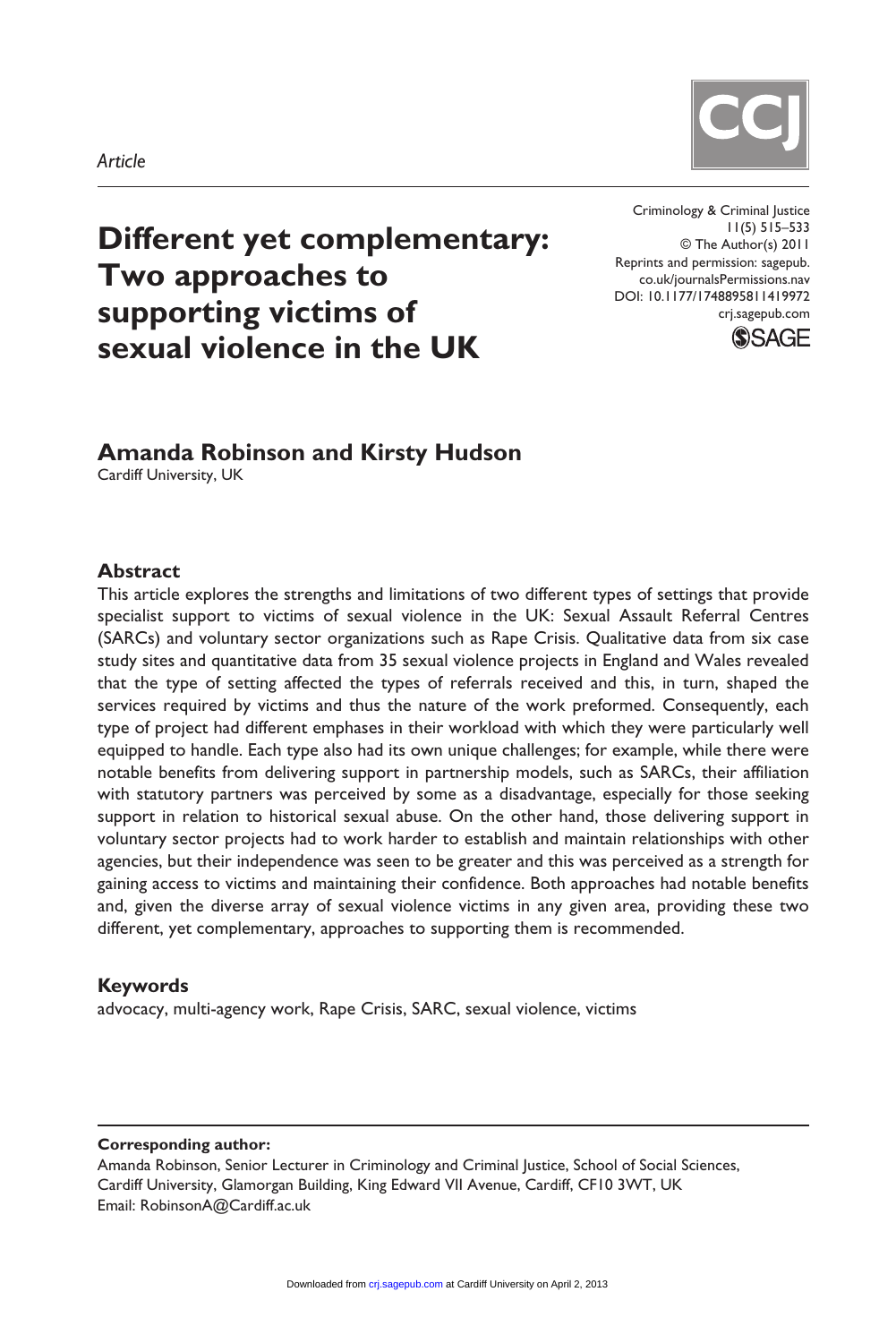## **Introduction**

Over the last few years, the UK Government has recognized the need to 'increase access to support and health services for victims of sexual violence and abuse' (Home Office, 2007) and very recently re-stated the need to 'improve our response to sexual violence overall and how we support the provision of services to victims of sexual violence to ensure they have access to adequate support' (HM Government, 2011a: 15). Consequently, the contemporary landscape of service provision for victims of sexual violence is quite different from that of even a few years ago. It is no longer the case that the *only* support services for victims are found in community-based voluntary sector organizations, such as Rape Crisis. Sexual Assault Referral Centres (SARCs) are now available in many areas to facilitate additional support to victims of sexual violence. A SARC aims to provide an accessible, multi-agency, forensically secure, one-stop-shop provision for victims.1 Similar programmes, known as SARTs (Sexual Assault Response Teams), have been set up in the USA (Cole, 2011). The first SARC was established in Manchester in 1986, and they have since become 'the largest expansion of statutory services for victims of rape in contemporary history' (Lovett et al., 2004: vii).

Consequently, attention to sexual violence at local, regional and national levels of government has increased, as has the level and range of services available, although, as will be seen in this article, perhaps not to the extent wished for by those providing direct services to the women, men and children affected by sexual violence. The study presented in this article examines the strengths and limitations of two different types of settings: Sexual Assault Referral Centres (SARCs) and other projects located in the voluntary sector2 that provide specialist support to victims of sexual violence. Ultimately, our evidence suggests that these two approaches provide different, yet complementary, responses to the many types of victims requiring support, and thus both are needed if the British approach is to be considered both adequate and comprehensive.

## **Literature Review**

#### *Responding to need*

Recent changes in service provision for victims of sexual violence are a direct response to the unremitting negative attention given to the performance of criminal justice agencies in dealing with offences of rape and sexual violence in recent years (HM Government, 2010). For example, it was noted in the Government's *Action Plan for Tackling Violence, 2008–11*:

While the number of rapes reported to the police and recorded has increased substantially over recent years, there has been barely any increase in the number of convictions. The conviction rate is less than 6% for recorded offences of rape, significantly lower than for other serious violence offences, which is approximately 14%. (HM Government, 2008: 14)

There are a number of factors that make rape cases difficult to progress successfully through the criminal justice system (for a summary see, for example, Feist et al., 2007; Kelly et al., 2005). A common factor identified in research is the high rate of attrition, with most cases being lost at the reporting or investigation stages because victims do not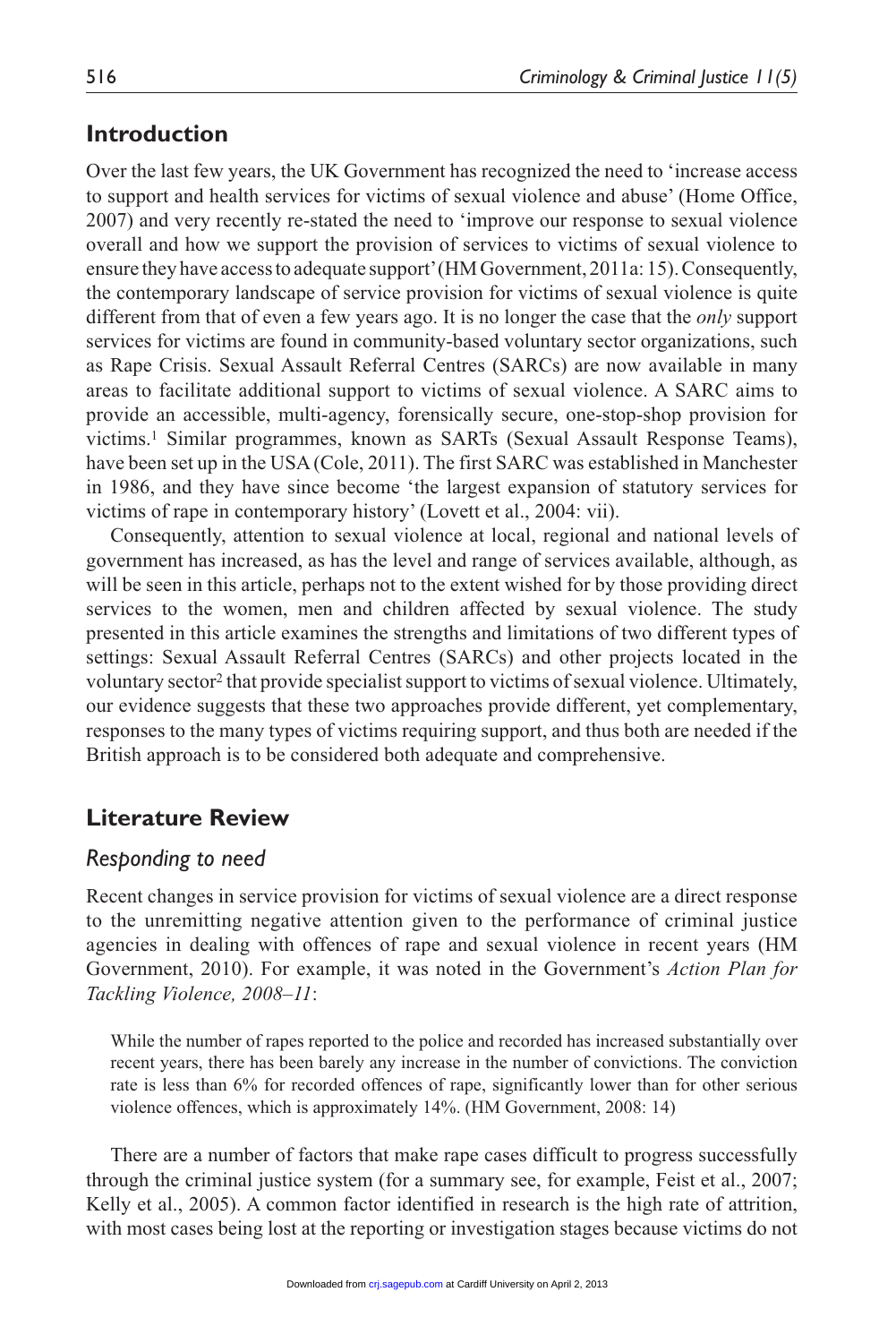want to proceed. This may be due to a lack of trust in agencies, shame and embarrassment, fear of not being believed or feeling a conviction is unlikely and/or fear of and intimidation from the perpetrator (Belknap, 2011; Feist et al., 2007; Kelly et al., 2005; Robinson et al., 2011). Evidently, such considerations are still clearly warranted today given the recent failings of the London Metropolitan Police in two separate serial rape cases (John Worboys and Kirk Reid). In both cases, the victims were routinely disbelieved and their evidence discredited, indicating that even a large police force that has pioneered much good practice in the investigation of sexual offences can still fail to give victims proper information or support (HM Government, 2010).

Such poor treatment by the police (and other statutory agencies, for example, health) clearly fails to provide a victim-centred approach (Martin, 2005). Indeed, there is ample research supporting the notion that their handling of such cases often 're-victimizes' victims and has thus been referred to as 'the second assault' (Campbell, 1998; Campbell, 2005; Campbell and Raja, 1999; Konradi, 1996; Maier, 2008; Martin, 2005; Williams and Holmes, 1981). Certainly our understanding of the consequences of sexual violence shows us that victims 'live and relive the event' (Martin, 2005: 3) to the extent that their lives can be defined as a traumatic on-going survival process (Jordan, 2008). It therefore becomes imperative that victims receive *responsive* treatment, where *their* needs are prioritized (HM Government, 2010) in order to help make the transition from victim to survivor (Campbell et al., 2001; Konradi and Burger, 2000).

## *Models of service provision*

Concern over existing practice has changed the range and type of support available to victims of sexual violence. Most notably, there has been the introduction and expansion of Sexual Assault Referral Centres (SARCs) to provide a range of immediate, short- and longer-term support and assistance to victims of sexual violence. Over the same period, however, there has not been a similar development and support of specialist rape and sexual violence services located in the voluntary/third sector, prompting concern over the long-term organizational and financial stability of these projects. Both of these models are discussed in more detail below.

The SARC model of providing assistance to victims of sexual violence promotes partnership working, across relevant agencies, in responding to victims. This 'one-stopshop' model of service provision attempts to counteract criticism highlighted by criminal justice inspectorates and the media (HM Government, 2010; HMIC and HMCPSI, 2007) by acknowledging the importance of multi-agency partnerships and collaborative efforts with respect to improving criminal justice performance.3 For example, SARCs involve a partnership approach between the police and health services, and good liaison with other statutory and voluntary agencies in order to provide better support and care to victims (Lovett et al., 2004; Robinson et al., 2008). This in turn is expected to improve their confidence and subsequently their participation with the Criminal Justice System (CJS). There are currently 29 SARCs in operation throughout England and Wales, and the Government has committed to having one in every police force area by 2011, which would bring the number to 43 (HM Government, 2008).

While the SARC model has been adopted by the Home Office to provide assistance to victims of sexual violence, there are of course other projects that provide services to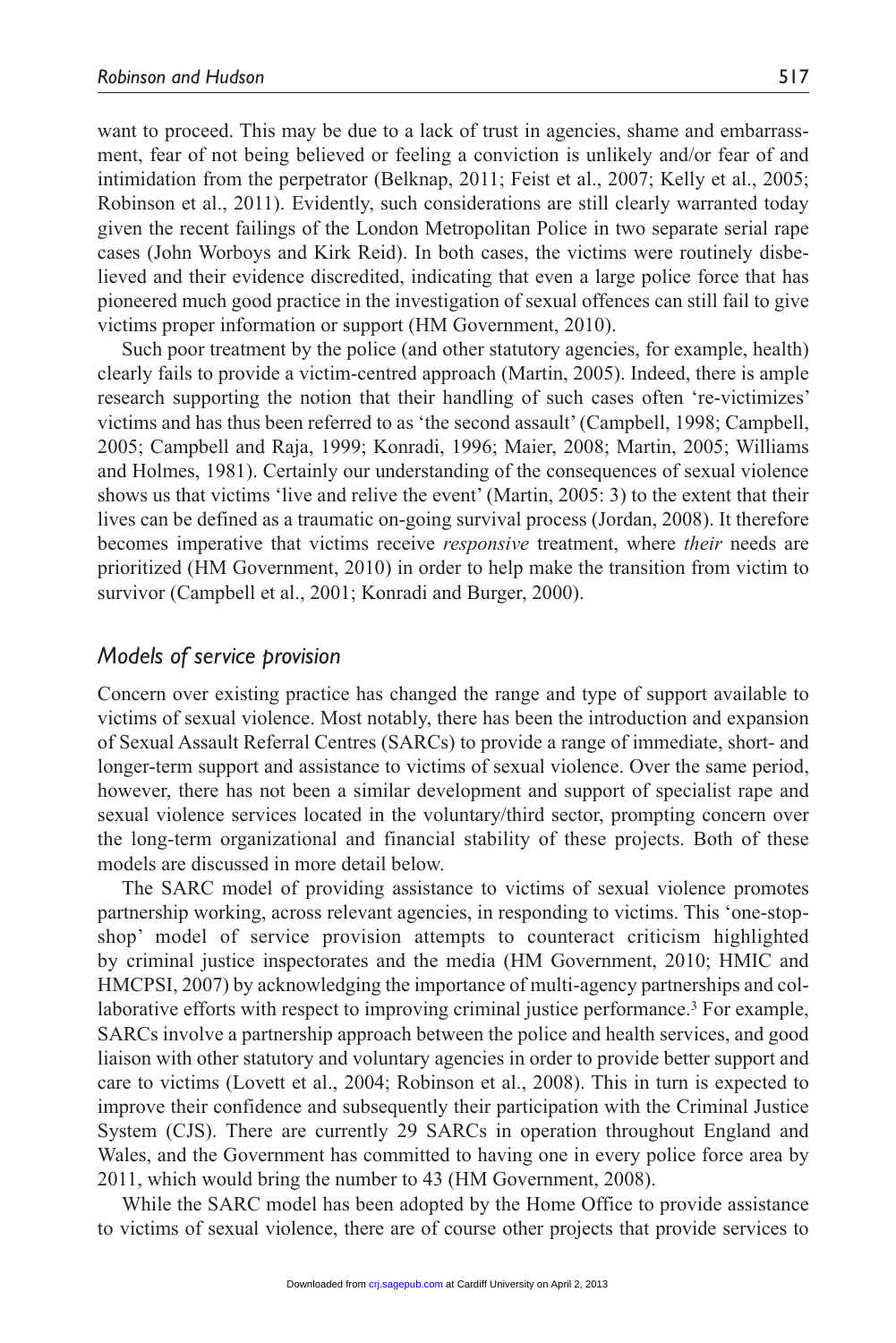victims. These are community-based, voluntary sector organizations that have historically offered women-only services, such as Rape Crisis Centres (Jones and Cook, 2008). These projects tend to support women who have been raped or suffered sexual abuse from men known to them, perhaps some time ago, and which may not have been reported to the authorities. In contrast to SARCs they are not formally affiliated with police or other statutory services (although they may work in partnership with such agencies). Like SARCs, however, they are premised on the idea of believing women and respecting their confidentiality and autonomy (Jones and Cook, 2008; Robinson et al., 2008). The important role played by voluntary projects such as Rape Crisis in helping victims overcome the trauma of sexual violence, and in getting sexual violence recognized as a significant social problem, cannot be overstated. Indeed, they can be seen to have laid a foundation of professional and impactful service provision that has informed the ideological and operational principles of SARCs. In recent years the number of Rape Crisis Centres in England and Wales has declined (from a high of 68 in 1984, to 50 in 1997 and 38 in 2008; see Jones and Cook, 2008; Women's Resource Centre (WRC), 2008). Perhaps even more worrisome has been the lack of long-term funding to maintain stability in this sector, a problem exacerbated by the introduction of SARCs, which can increase the number of referrals received by voluntary projects in a particular area (Survivors Trust, 2010).

## *Promoting advocacy: The role of ISVAs*

Along with the expansion of SARCs, there also has been an increasing recognition of the importance of providing advocacy and support to victims of sexual violence (HM Government, 2010, 2011a, 2011b). This stemmed from mounting evidence showing the effectiveness of providing victim advocates within other settings (Cook et al., 2004; Howarth et al., 2009; Parmar et al., 2005; Robinson, 2003, 2006; Sullivan, 1991; Sullivan and Bybee, 1999; Vallely et al., 2005), for example Independent Domestic Violence Advisors (IDVAs), and resulted in the Home Office's decision to provide funding and assistance to test the utility of a new type of specialist support worker to assist victims of sexual violence: the Independent Sexual Violence Advisor (ISVA). Drawing on the IDVA model of service provision, ISVAs provide individual victims with information, advice, support and guidance that is specifically tailored to their needs as *victims* of crime. For example, ISVAs are expected to provide crisis intervention and non-therapeutic support from time of referral, information and assistance through the CJS if requested; provide other types of practical help and advice; and, work with partner agencies to ensure coordinated service planning on behalf of individual victims. Their remit is to help victims make the transition to survivor, independent of any other organizational mandates (Robinson, 2009). However, while their priority is to attend to the needs of the victim, there is the expectation that the support they offer will reduce their fear and uncertainty over the criminal justice process and encourage their participation. Since 2006, ISVAs have been viewed as key workers in both SARCs and voluntary sector projects.

## **Methods**

This article draws upon data from a larger study looking at how ISVA services were implemented in SARCs and voluntary projects (see Robinson, 2009).4 Information from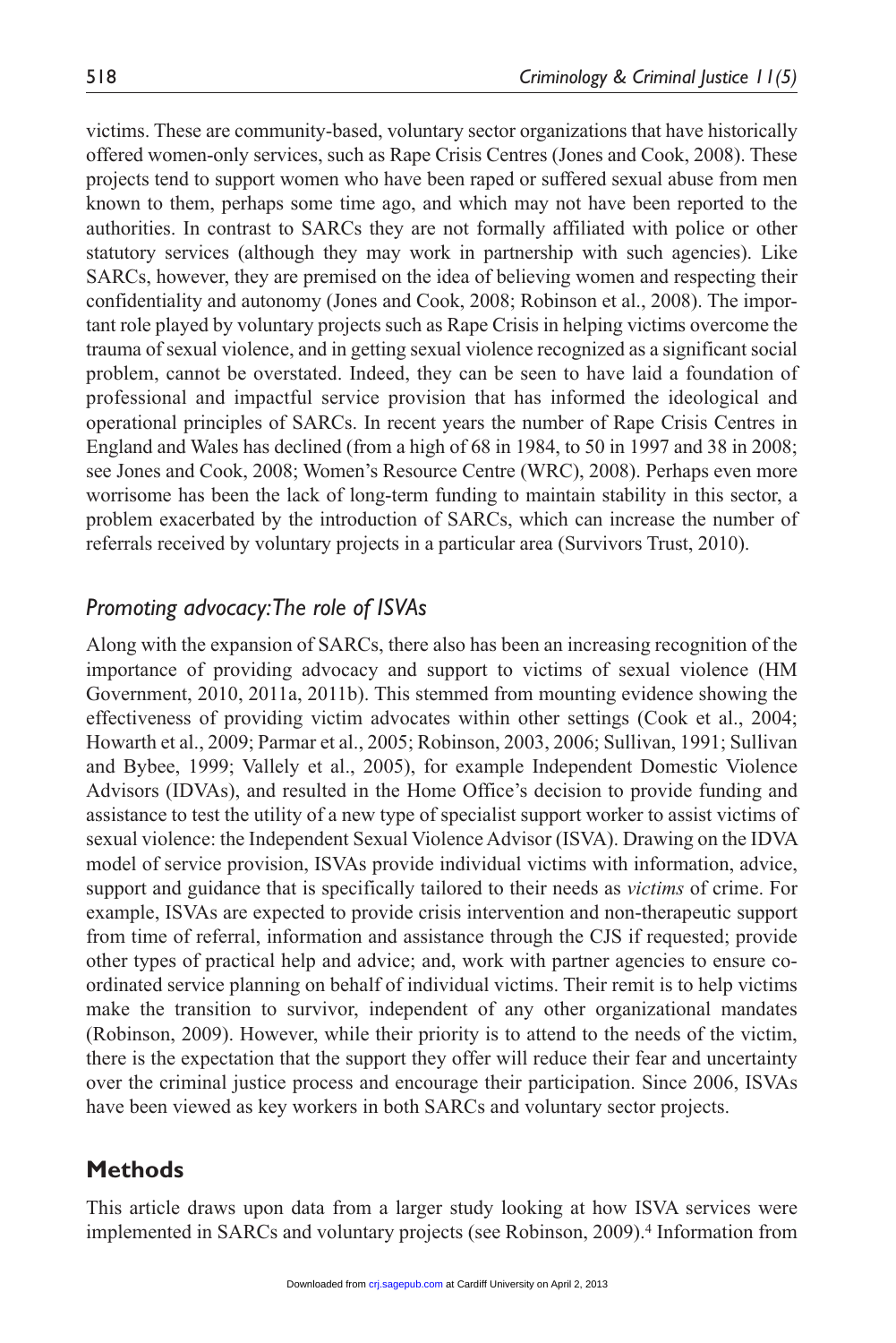interviews and visits in six case study sites between October 2007 and March 2008 was analysed to compare the advantages and limitations of delivering support to victims of sexual violence in different workplace settings. The six sites were chosen to provide a range of different locations and contexts with which to study the delivery of support to victims of sexual violence. This included three SARCs and three voluntary projects:

- Sites 1 and 2: SARCs with specialist support workers (ISVAs);
- Sites 3 and 4: Voluntary projects with specialist support workers (ISVAs);
- Site 5: A SARC without ISVAs; and,
- Site 6: A voluntary project without ISVAs.

A total of 93 interviews were conducted with workers in sexual violence projects (SVPs); referral/partner agencies (RPAs); and victims/survivors of sexual violence (VS). Direct quotations from the interviews are denoted as 'SVP', 'RPA' or 'VS', followed by the site number (e.g. RPA2).

While the qualitative aspect of this research attempted to provide several important contrasts (e.g. SARC versus voluntary project), these were made across a very small sample of projects. Given that the total number of sexual violence projects in England and Wales exceeds 100, it is acknowledged that this is a small number of case studies, and one that does not encompass all of the different services and models of advocacy that are operational in the UK, or indeed that may be possible.

The qualitative data were therefore complemented by quantitative monitoring data from 35 sexual violence projects in England and Wales (including the six case study sites). This was used to give an indication of the types of clients being referred to SARCs and voluntary sector projects, and from where; the nature of the offences committed against them; the services provided in SARCs, the services provided by ISVAs in voluntary projects; and criminal justice outcome information. Unfortunately, the data were not equally distributed between SARCs and voluntary projects as eight of the 35 projects were SARCs yet these accounted for 51 per cent  $(n = 2800)$  of the 5525 cases available for analysis. This was predominantly due to the recording practices in both settings as well a higher annual caseload within the SARCs studied (see Robinson, 2009).

A further limitation of the data was that they only reflected the most recent incident suffered by a victim, and not all of the incidents in a victim's history which were being addressed by the SARC/voluntary project. No information about the outcomes from accessing these services was included, other than criminal justice outcomes. The data collection forms could not therefore give a sense of the level of emotional support or the broader range of 'practical assistance' provided to individual victims receiving support from the projects.

## **National Overview**

Despite the limitations outlined above, the quantitative monitoring data are helpful in providing a national picture of how the two settings differ. The differences between the two settings are quite pronounced in terms of the characteristics of victims seeking support, types of offences and the source of referrals (see Table 1).

The demographic profile of victims receiving support can be summarized as white females, generally young, capable of speaking English, with few disabilities. This profile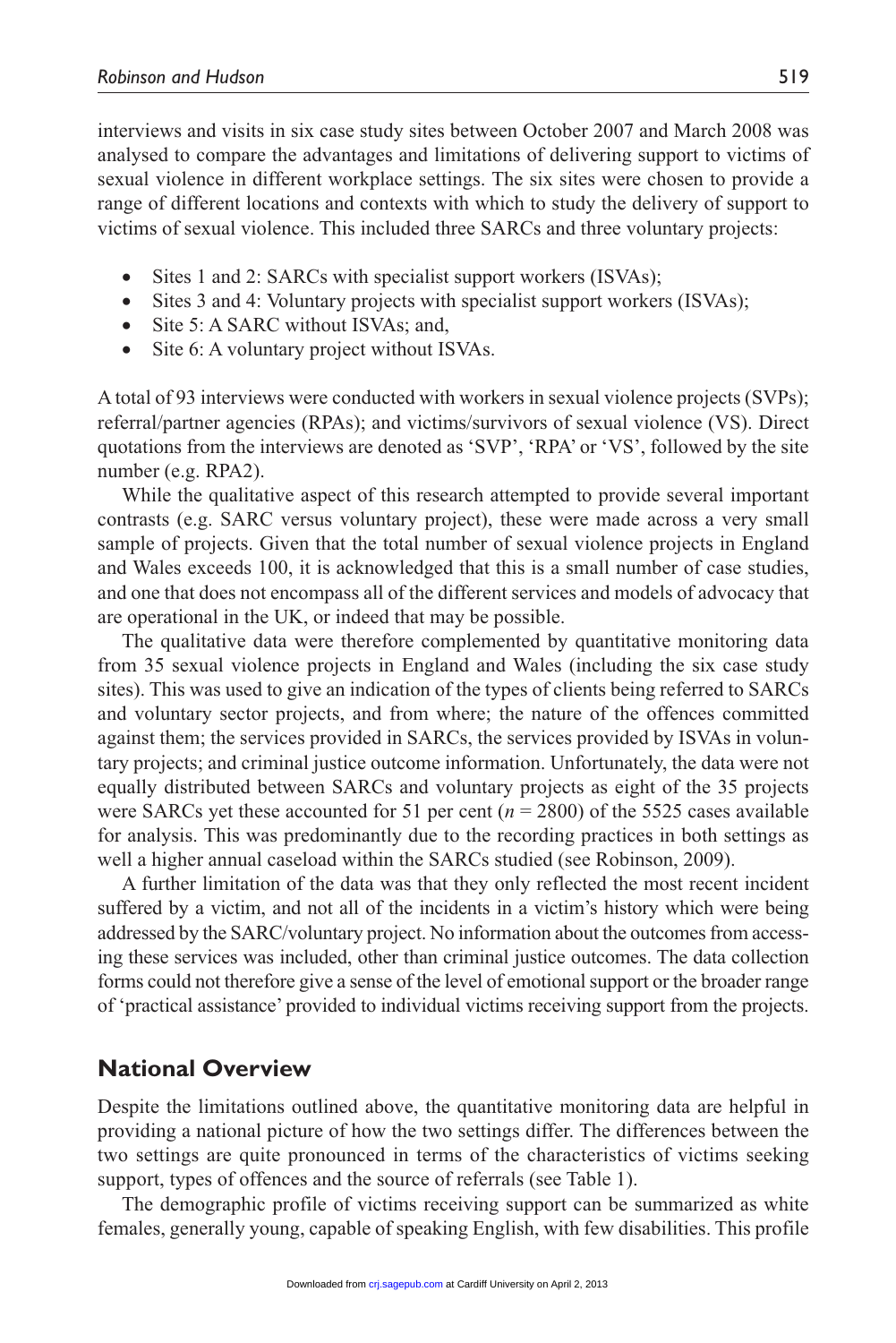| Total cases                   | Vol. projects | <b>SARCs</b> | All projects |
|-------------------------------|---------------|--------------|--------------|
|                               | $N = 2725$    | $N = 2800$   | $N = 5525$   |
| Client demographics           |               |              |              |
| Female                        | 95%           | 94%          | 94%          |
|                               | $(n=2558)$    | $(n=2602)$   | $(n=5160)$   |
| 21 or younger                 | 28%           | 56%          | 43%          |
|                               | $(n=682)$     | $(n=1553)$   | $(n=2235)$   |
| Black or minority ethnic      | 11%           | 12%          | 10%          |
|                               | $(n=250)$     | $(n=306)$    | $(n=556)$    |
| English language difficulties | 3%            | 2%           | 2%           |
|                               | $(n=80)$      | $(n=52)$     | $(n=132)$    |
| Disability (any type)         | 13%           | 13%          | 12%          |
|                               | $(n=253)$     | $(n=338)$    | $(n=591)$    |
| Characteristics of offences   |               |              |              |
| Location of offence           |               |              |              |
| Domestic                      | 72%           | 53%          | 53%          |
|                               | $(n = 1502)$  | $(n=1292)$   | $(n=2794)$   |
| Public places                 | 20%           | 47%          | 24%          |
|                               | $(n=417)$     | $(n=818)$    | $(n=1235)$   |
| Multiple perpetrators         | 15%           | 12%          | 12%          |
|                               | $(n=350)$     | $(n=295)$    | $(n=645)$    |
| Type of perpetrator           |               |              |              |
| Stranger                      | 16%           | 33%          | 23%          |
|                               | $(n=368)$     | $(n=820)$    | $(n=1188)$   |
| Acquaintance                  | 31%           | 40%          | 32%          |
|                               | $(n=705)$     | $(n=974)$    | $(n = 1679)$ |
| Ex-partner or partner         | 24%           | 16%          | 18%          |
|                               | $(n=550)$     | $(n=403)$    | $(n=953)$    |
| Family member                 | 24%           | 9%           | 15%          |
|                               | $(n=540)$     | $(n=215)$    | $(n=755)$    |
| Source of client referrals    |               |              |              |
| Police/criminal justice       | 19%           | 80%          | 50%          |
|                               | $(n=504)$     | $(n=2204)$   | $(n=2708)$   |
| Health                        | 15%           | 2%           | 8%           |
|                               | $(n=391)$     | $(n=61)$     | $(n=452)$    |
| Voluntary/charity             | 24%           | 2%           | 13%          |
|                               | $(n=631)$     | $(n=48)$     | $(n=679)$    |
| Self-referrals                | 25%           | 11%          | 17%          |
|                               | $(n=655)$     | $(n=293)$    | $(n=948)$    |

**Table 1.** Clients and sources of referrals, by type of setting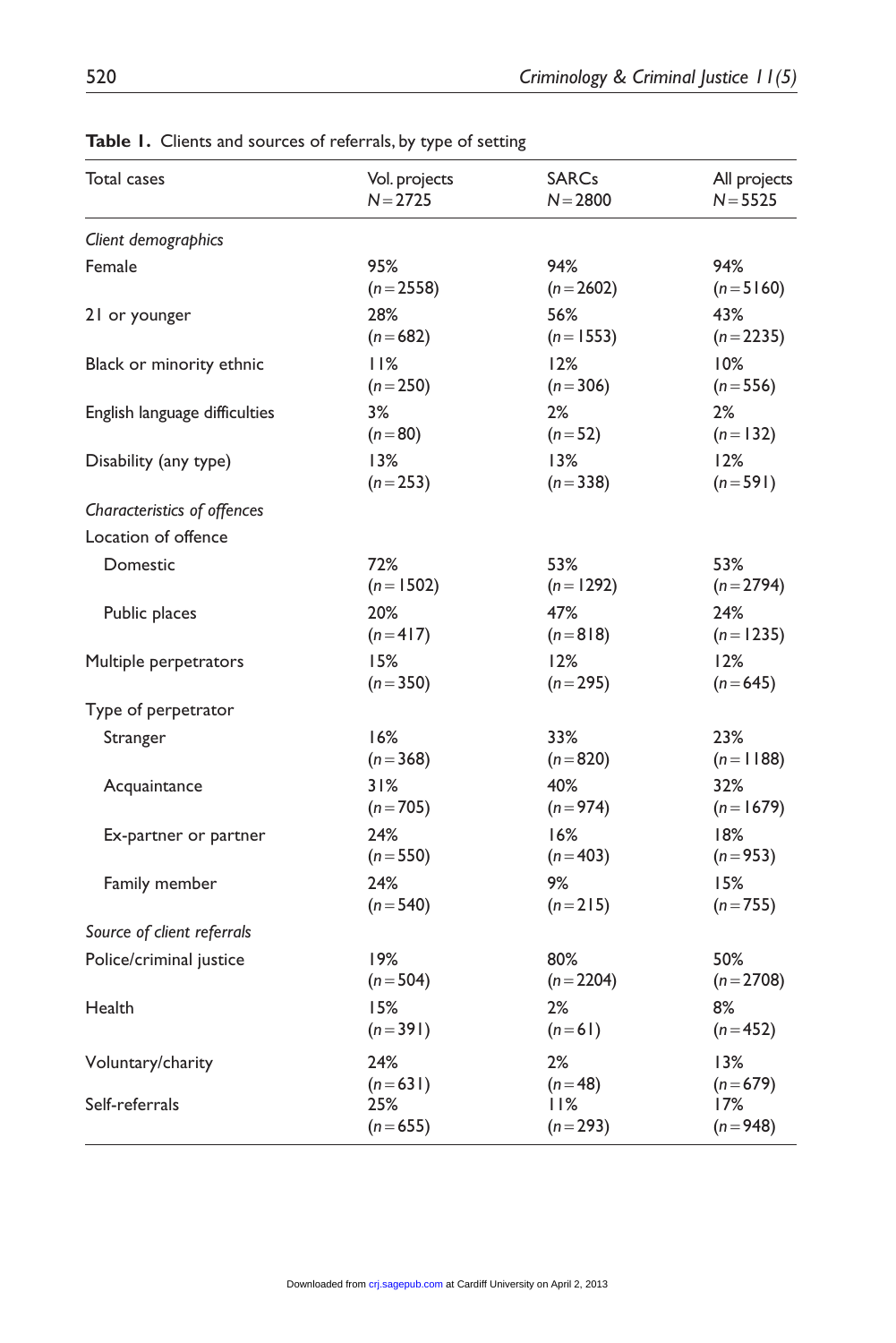is similar across voluntary projects and SARCs, with the exception of age. SARCs generally had a younger client base than the voluntary projects (56 per cent and 28 per cent younger than 21, respectively). Furthermore, the majority of cases reported to SARCs were committed by strangers and acquaintances (73 per cent combined, compared to 47 per cent in voluntary projects), whereas more incidents committed by relatives, partners and ex-partners were reported to voluntary projects (48 per cent combined, compared to 25 per cent in SARCs). Voluntary projects also had a more even spread of referrals across the four main referral sources (police/CJS, health, voluntary/charity, self), whereas SARCs had the highest proportion coming from police/CJS (80 per cent). This is likely to be due to SARCs' affiliation with, and funding from police. Another notable difference is that voluntary projects had twice the level of self-referrals compared to SARCs (25 per cent compared to 11 per cent).

Although comparisons are difficult due to missing data, we know from the case studies that Sites 3 and 4 (both voluntary sector projects) saw a much higher figure of 'historical' incidents (offences that occurred during childhood accounted for 38 per cent and 42 per cent of their client bases, respectively) than did Site 2, a SARC (16 per cent). This was not able to be assessed in the national monitoring data but is likely to be different across settings nationwide. The implications in relation to the services offered to victims of sexual violence will be discussed later.

Table 2 provides the criminal justice information from the national monitoring data, revealing that a much higher proportion of cases in SARCs were reported to the police (77 per cent, or 92 per cent excluding missing data). This is perhaps the consequence of the police being the main source of referrals to SARCs. Although conviction rates are remarkably similar across both types of settings when viewed as a proportion of cases charged (27 per cent versus 28 per cent), voluntary projects have a higher conviction rate as a proportion of cases reported to police (10 per cent versus 2 per cent). Looking at the data in terms of case progression within the two types of setting reveals that, *on average*, 39 cases were reported to each voluntary project, 14 of these resulted in charges and four convictions were obtained. In comparison, the average SARC reported 269 cases to police which resulted in 15 charges and four convictions. SARCs therefore facilitate more offences coming to police attention, although many of these do not result in successful outcomes (from a criminal justice perspective). Conversely, it would seem that voluntary projects are more selective in their reporting, but the ones that do get reported are more likely to result in convictions. This type of analysis masks substantial variation within both types of settings so we hesitate to draw firm conclusions about how the type of setting may or may not impact on criminal justice case progression.<sup>5</sup> Furthermore, it is unwise to equate criminal justice performance measures as indicative of success from a victim's point of view (e.g. maybe having the courage to report the case was 'enough' for one victim, whereas another might be disappointed the case did not go to trial, etc.).

In the next section, information from the case studies is used to describe the support delivered to victims of sexual violence that accessed the different sites, highlighting first the main differences in the two approaches, followed by benefits and challenges that they share as specialist service providers to victims of sexual violence.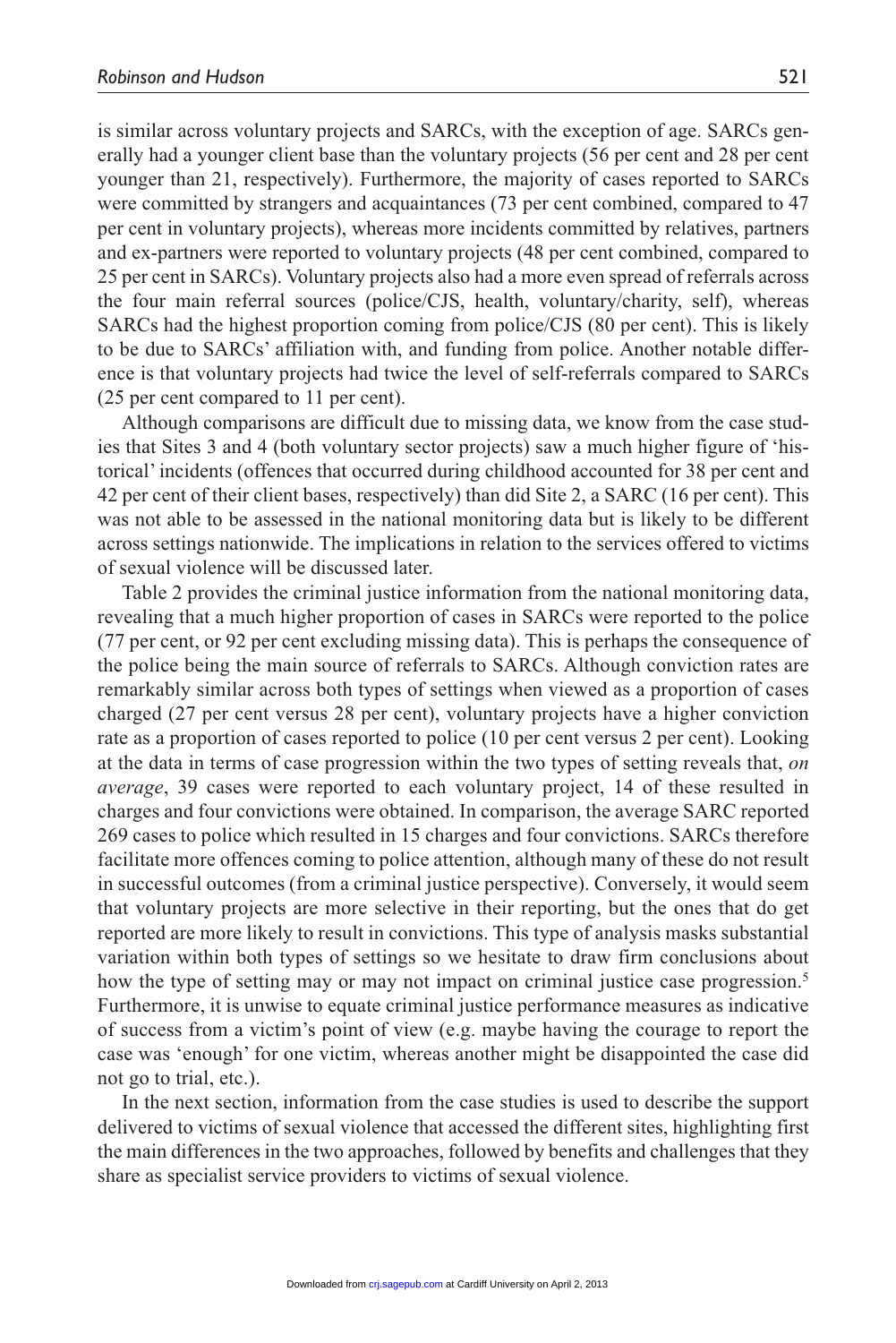| Total cases                  | Vol. projects | <b>SARCs</b> | All projects |
|------------------------------|---------------|--------------|--------------|
|                              | $N = 2725$    | $N = 2800$   | $N = 5525$   |
| Criminal justice information |               |              |              |
| Reported to police           | 39%           | 77%          | 58%          |
|                              | $(n=1063)$    | $(n=2149)$   | $(n=3212)$   |
| Police classification        |               |              |              |
| Detected/charged             | 37% of 1063   | 6% of 2149   | 16% of 3212  |
|                              | $(n=390)$     | $(n=119)$    | $(n=509)$    |
| Unknown                      | 12% of 1063   | 79% of 2149  | 57% of 3212  |
|                              | $(n=126)$     | $(n=1701)$   | $(n=1827)$   |
| Court outcome                |               |              |              |
| Convictions (% of charged)   | 27% of 390    | 28% of 119   | 27% of 509   |
|                              | $(n=104)$     | $(n=33)$     | $(n=137)$    |
| Convictions (% of reported)  | 10% of 1063   | 2% of 2149   | 4% of 3212   |
|                              | $(n=104)$     | $(n=33)$     | $(n=137)$    |
| Unknown                      | 13% of 390    | 20% of 119   | 15% of 509   |
|                              | $(n=50)$      | $(n=24)$     | $(n=74)$     |

**Table 2.** Criminal justice information, by type of setting

# **The SARC Model of Service Provision**

As stated previously, SARCs are a partnership model of service provision which aim to co-ordinate medical, legal and advocacy arrangements for victims under one roof. Since their introduction in 2006, ISVAs are the central point of contact for victims accessing services within SARCs, as they co-ordinate the different services required on their behalf. SARCs can be based within different settings (e.g. police, hospital or other locations that are not part of statutory services), but they are closely aligned with police and health and tend to be based in these types of locations. This is reflected in the staffing contingent at SARCs, which typically includes staff seconded from health (e.g. doctors to conduct forensic medical exams (FMEs)), specially trained police (e.g. Sexual Offences Liaison Officers (SOLOs)) as well as other specialist workers (e.g. ISVAs or counsellors).

In contrast to the national picture, the three SARCs in this study are based in discreet residential locations (although Site 5 has two sites, one in a residential area and the other in a hospital). Two are managed by charitable voluntary sector organizations (Sites 1 and 2) while the other is managed by the police (Site 5). Sites 1 and 2 employ ISVAs. Site 5 does not employ any ISVAs, but instead has counsellors and a Case Tracking Co-ordinator  $(CTC).<sup>6</sup>$ 

Previous research has documented a number of advantages to delivering services for victims of sexual violence within SARCs leading to the Government's current plan to implement them nationally. For example, in the study of three SARCs (and three comparison areas without SARCs) conducted by Lovett et al. (2004) it was shown that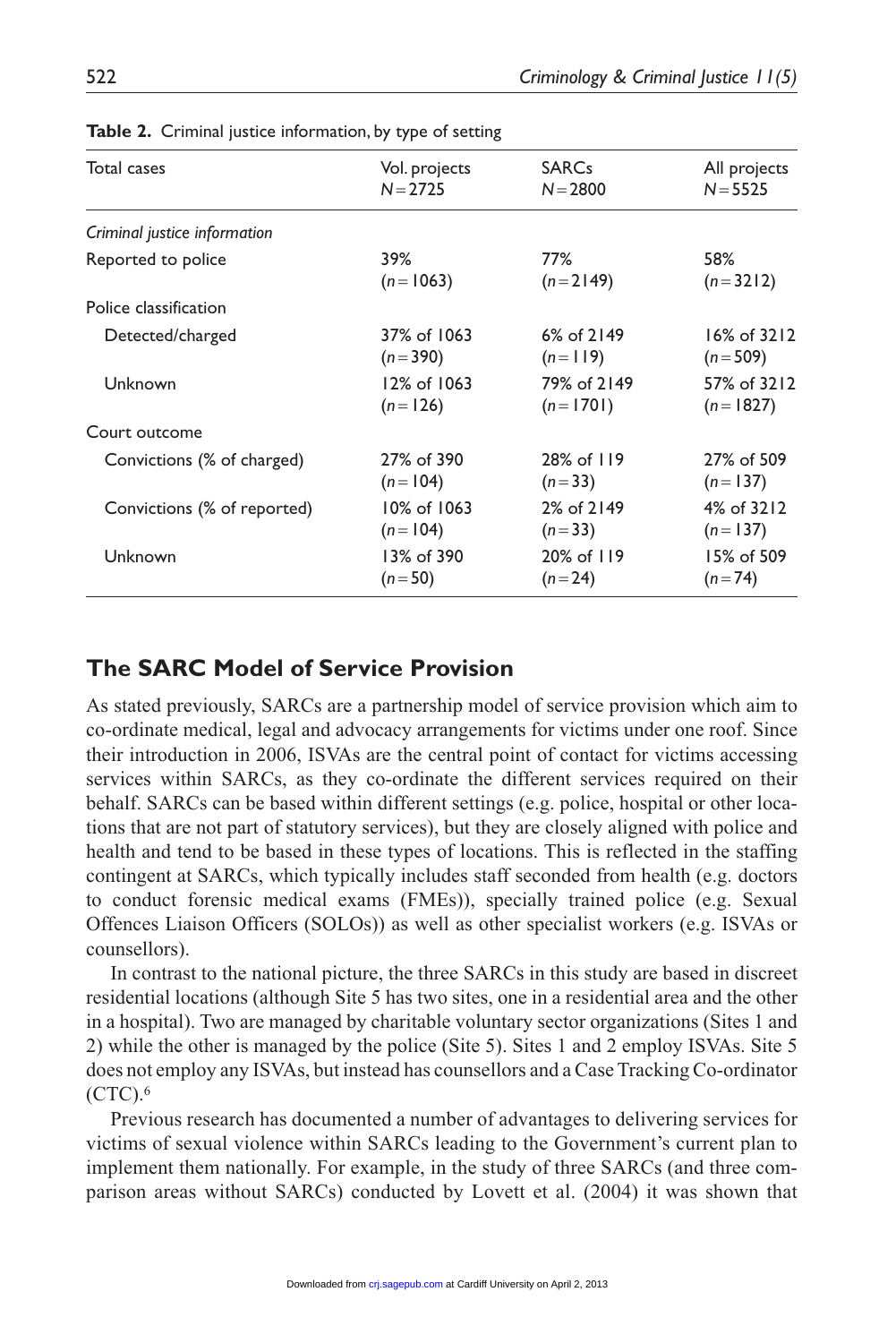SARCs increase access to services and support in a significant number of cases and importantly among those who do not report rape to the police (due to the possibility of self-referral). While our data clearly show that a number of victims accessed support from SARCS by self-referral, the voluntary projects had twice this level. This could be attributed to the higher number of historical abuse cases dealt with by the voluntary projects. Given the predominance of police/criminal justice referrals to SARCs, the key advantage of this approach is to provide a location for delivering advocacy and support to victims that might not otherwise receive it. Furthermore, SARCs provide victims who have self-referred, and who might be considering reporting a rape, the option to talk to specialist police officers anonymously before deciding what to do.

Further advantages of SARCS discussed by Lovett et al. (2004) included a higher proportion of cases resulting in examinations and the provision of a range of immediate, short- and longer-term support options to victims. Research has indicated that victims accessing SARCs particularly value the automatic provision of female examiners and support staff; proactive follow-up support; case tracking; advocacy; and easy access through the telephone to advice and information (Lovett et al., 2004; Robinson et al., 2009). The comments made by respondents in our research reinforce many of these findings, particularly on the ability of SARCs to produce a model of service delivery that enables a wide range of services to be successfully co-ordinated under one roof. Importantly, they provide an interface between two large, bureaucratic systems: health and criminal justice.

Notably, respondents working in the SARC, as well as those from partner agencies, felt that SARCs were not simply putting 'old services into a new building', but actually delivering a different, improved experience for victims. In addition, SARCs, like multiagency risk assessment conferences (MARACs) for domestic violence,7 were seen by respondents to be effective mechanisms for getting partnership work started, or enhanced, around sexual violence (Robinson et al., 2008). The sustained and pronounced participation from members of the health service in SARCs is evidence of SARCs facilitating a more 'joined up' approach across relevant systems. This affiliation or indeed integration with statutory partners means that referral routes were clearer in sites operating a SARC, as the quotation below from staff working in the SARC in Site 5 illustrates:

P62 (SVP5): But what works well is if somebody's being referred in through a police process by a SOLO [Sexual Offences Liaison Officer], if that SOLO officer can actually bring them here for that very first appointment, it makes it so much easier for the client as … making that first step is the hardest. And that does work very well. And I suppose from the victim's point of view it demonstrates the police commitment and the police support to the whole process as well.

The participation of statutory services is essential for the delivery of the SARC model, given what SARCs aim to achieve, and indeed many SARCs receive funding and/or are managed by statutory services (usually police or health). However, staff (including ISVAs) working in the three SARCs studied here commented on the usefulness of *not* being physically based within statutory settings: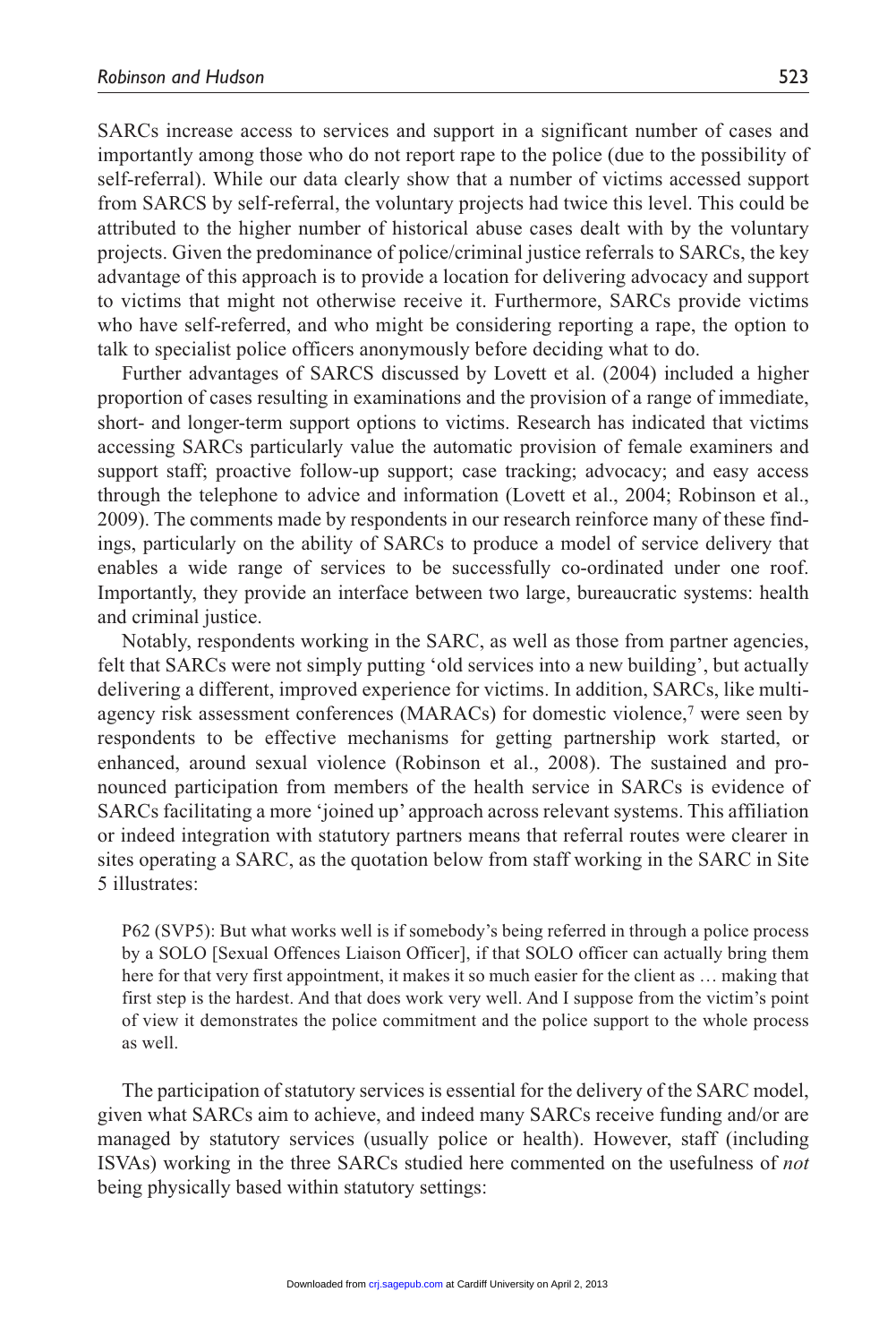P18 (SVP2): I think the fact that ISVAs are independent from those agencies is really important … because the clients don't associate them with those agencies … so if you were to have an ISVA based in hospital or police station it is likely that their duties would get pulled into other directions, whereas being based in agencies like ours it is easier to resist.

P63 (SVP5): … personally I would suggest the best place for an ISVA to be set would be not within police, health or any other big organization [but in a] charitable organization certainly within a setting where that person would have the power to help challenge the local authority and police and all of those big, big organizations.

In summary, the key advantage of SARCs is that services are delivered in a setting that has an inherent multi-agency approach combining the different and complementary strengths of voluntary and statutory agencies into one model of service delivery. Respondents in the SARCs studied here commended the fact that, although they may have close working relationships with statutory agencies, they were *not* housed within statutory settings, as this was felt to have negative implications for their ability to be perceived as independent and to challenge the practice of their statutory partners.

# **The Voluntary Sector Model of Service Provision**

Voluntary charitable organizations tend not to be formally affiliated with police or other statutory services, and therefore are not as aligned with criminal justice services compared to SARCs. This is apparent in their referral sources (nationally, less than one in five referrals to a voluntary project come from police or criminal justice agencies; see Table 1). The staffing contingent of voluntary projects tends to be smaller compared to SARCs, and some operate with the use of volunteers.<sup>8</sup> As discussed previously, their historical legacy is different in that they emerged from a grassroots movement to provide specialist services to victims of sexual violence, whereas SARCs are a government-led initiative that came later. Of the three voluntary projects studied here, two employed ISVAs (Sites 3 and 4) and one (Site 6) did not. These sites provide a comparison in terms of how a less statutory-affiliated organizational context affects the support provided to victims of sexual violence.

The key difference to emerge from the qualitative data was the variation in the level to which voluntary sector projects were engaged with other local agencies. Crucially, the voluntary sector projects who employed ISVAs (Sites 3 and 4) felt that having an ISVA in post had raised their ability to engage with, and influence, partner agencies. This was accomplished with a lot of time and effort invested into activities such as attending meetings, making presentations and generally making themselves known to partner agencies:

P28 (SVP3): So I think the ISVA project has been fantastic for us and it has been a lever in gaining credibility and to actually be commissioned [on] what we provide … I think before we launched this ISVA project we were very inward thinking as an agency ourselves ... now I think there is much more of a framework for sharing information so we are up front and honest about who our clients are, what we're doing with them and we liaise more with external agencies.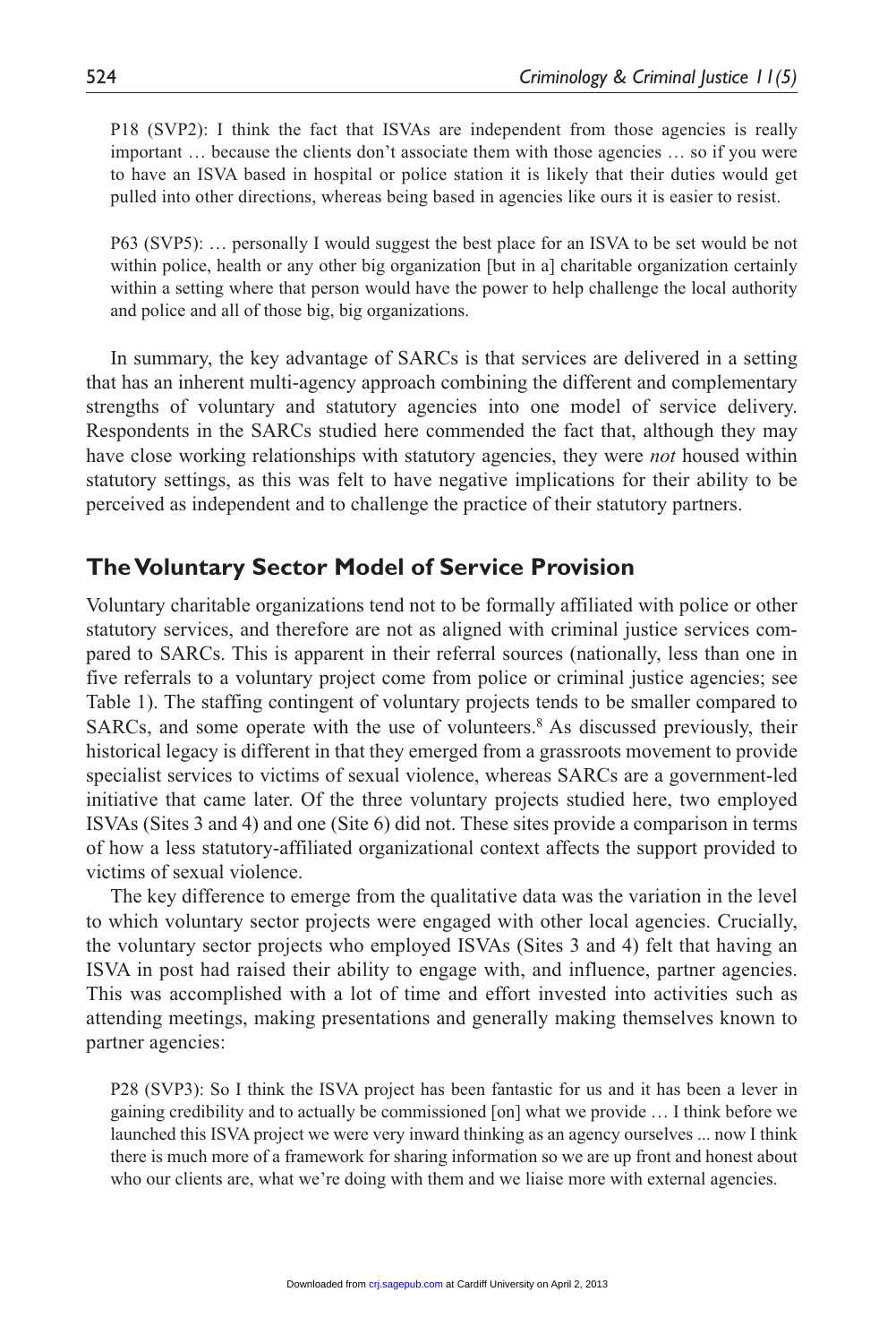Maintaining effective referral processes and working relationships is essential for the delivery of support to victims. Despite the 'boost' given to the local standing of voluntary projects employing ISVAs, they were still clearly working in multi-agency partnerships on sexual violence that seemed less established than those study areas with SARCs. Operationally, this can cause difficulties, for example with referrals. Unlike those working in SARCs, some respondents from the voluntary sector projects felt that their referral routes with police could be improved, as there was concern that not all potential victims were being referred to their projects:

P27 (SVP3): There are still huge gaps where police officers do not tell people about us … And people get referred to us quite late. So they might, if the doctor doesn't know about us, they'd refer them to the mental health services, they might wait months and then finally get an appointment and then get sent to us. I think it's people's lack of awareness of what's available for their client group really. So the right people aren't being made aware of our service.

These concerns were echoed by partner agencies working with voluntary sector projects, some of whom voiced a need for more formalized referrals structures. Compared to SARCs, where police are actually embedded into the model of service delivery, the voluntary projects seemed to struggle to get consistent referrals:

P32 (RPA3): I'd like to see in the police force [for] any type of offence like that ... having a standard tick box or a standard assessment of referring to the ISVA. That needs to be done so that they do get all the type of offences rather than a mismatch of people who know about them referring.

The separateness of voluntary projects, while perhaps causing problems such as those discussed above with referrals, at the same time enabled them to have a degree of independence that was highly valued by respondents. Their independence from statutory partners was viewed as *the* key benefit of providing victim support within the voluntary sector, which was, on the whole, seen to be more aligned with victims' needs than the statutory sector. Voluntary projects were seen to provide a space where victims could tell their story without fear of judgement: 'I don't think people feel judged by coming here, I think people feel accepted, and they might not feel that in a mainstream service [like SARCs]' (P27 (SVP3)). For this very reason, some respondents from partner agencies also perceived a greater willingness from victims to access services from a voluntary rather than statutory agency:

P37 (RPA3): Because they are a voluntary agency, it gives them a different standing in the community. The statutory agencies are always seen as part of the machine if you like, whereas a voluntary agency will always be seen as much more of a service I think. I think people are much more likely to approach a voluntary agency in a time of need rather than an establishment organization.

Respondents from the voluntary sector projects felt strongly that it was necessary to have independence from statutory partners (e.g. police and health) if there was to be effective delivery of services to victims of sexual violence. Primarily because it was felt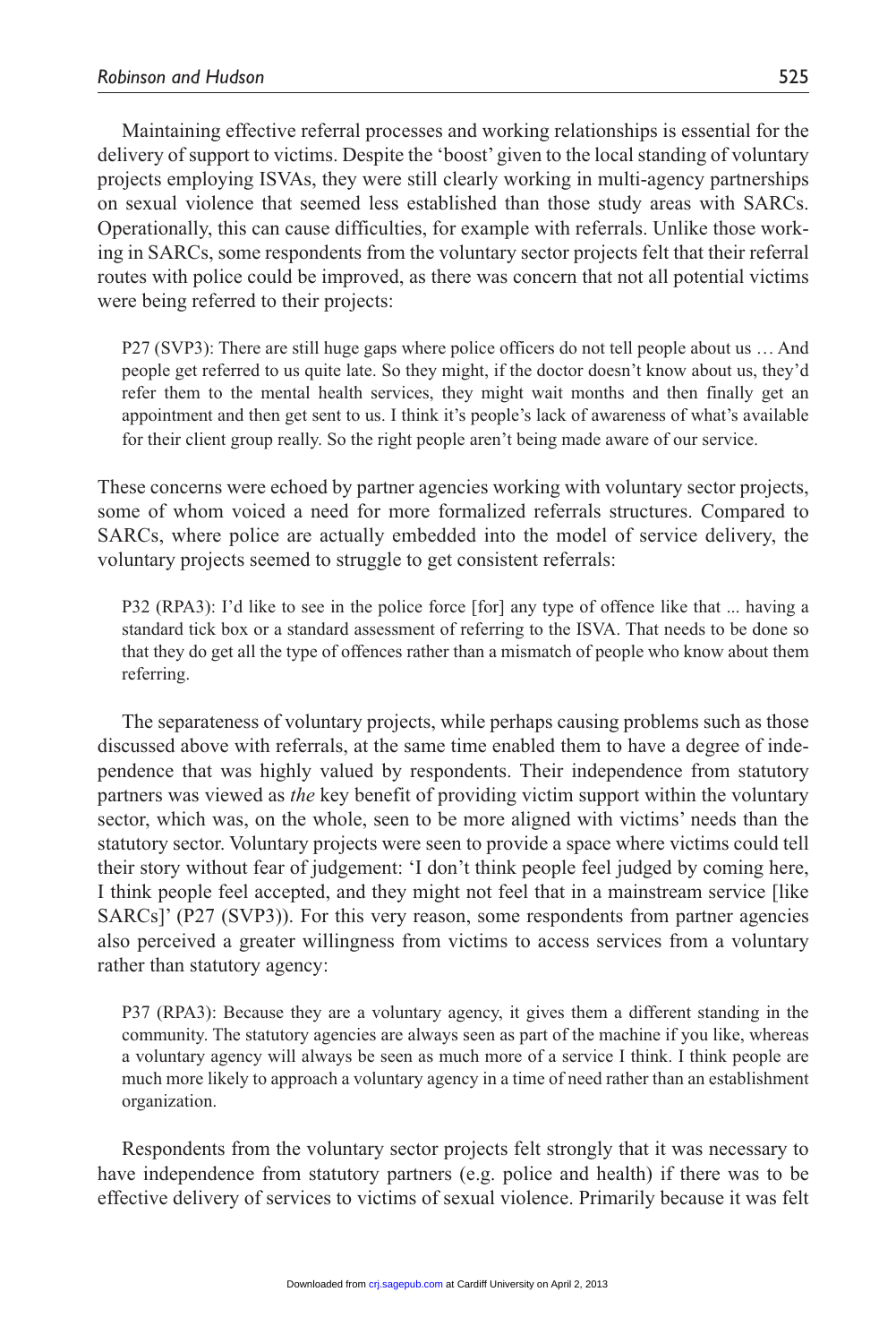that victims were more likely to self-refer to voluntary sector organizations (and indeed, the national monitoring data indicate a higher proportion of self-referrals to voluntary projects, as shown in Table 1), these settings were often perceived by respondents as more independent than SARCs. Furthermore, those working in SARCs recognized that they had to work harder to gain victims' confidence given their alliance with statutory services:

P1 (SVP1): I think as well because we work with two strong statutory bodies, being health and police, I think that they were very wary of us first of all. Because we hear a lot of complaints [from] people that don't think that they've been treated the way that they should have been either by a doctor or by the police. And we can only learn by sharing that information and then growing from it, so taking it as constructive criticism.

It is important to note that these assertions about the lesser independence of SARCs should be substantiated with further research, especially research accessing the opinions of victims on this matter. Even if true, as SARCs become more established in some communities, and continue to employ workers whose key function is to provide independent support and advice to victims of sexual violence (ISVAs), this distinction between the settings is likely to fade over time.

# **Shared Benefits: Multi-Agency Partnership Working**

One commonality across all of the sites, both SARCs and voluntary projects and regardless of whether they employed ISVAs, was the great value placed on taking a multiagency approach to helping victims of sexual violence:

P72 (RPA5): I guess partnership working would be key … because we have such a cohesive communication strategy with paediatricians, social workers, children and adults services, probation, Crown Prosecution Service, the voluntary agencies. If any agency saw that there was some kind of problem or had an issue or needed to discuss an issue, they would know exactly who to phone up to, and we would resolve things together.

P87 (SVP6): I think that probably one of the things that I've discovered is [how] important networking with other organizations [is] ... more networking and more contact between the organizations is very helpful.

There were many examples of working arrangements that improved multi-agency practice around sexual violence. One example of particularly good practice from a SARC was the implementation of formal arrangements whereby performance was regularly reviewed, enabling partners across agencies (e.g. the Crown Prosecution Service (CPS), police, staff at SARC) to discuss and learn from the cases with which they had been involved. The meetings provided a chance for on-going learning, where partners also could reinforce good working relationships and spot problematic issues early on. As a result of these efforts, sites were beginning to experience the benefits of engaging in multi-agency dialogue in ensuring that the victims' perspectives were kept at the centre of operational practices.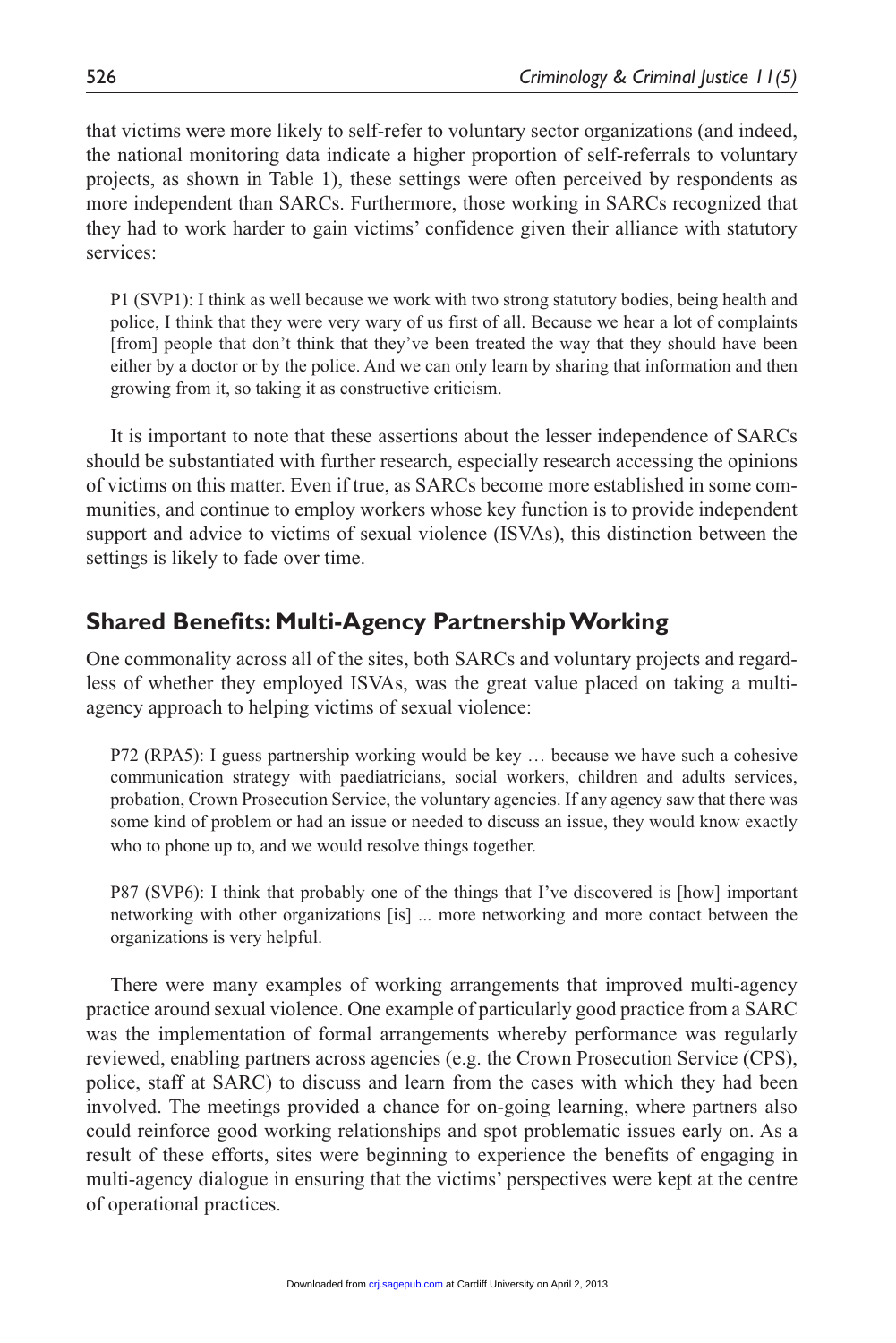The sites that employed ISVAs benefitted from their ability to deliver institutional advocacy to their multi-agency partners. Institutional advocacy refers to providing support and advice to institutions rather than to individuals and is viewed as a key aspect of the ISVA role. It is the process by which partners in multi-agency initiatives learn and improve their practice. Theoretically, ISVAs are uniquely placed to deliver this service because they have experience working within and across different agencies as they coordinate services on behalf of victims. For example, the following quotation, from a police officer, clearly demonstrates the unique service that the ISVA can provide in facilitating multi-agency partnership work:

P21 (RPA2): To me it's wonderful, because I can refer people to [ISVA] and she's then got links through agencies that she partners in, where she can help clients out with all sorts of things, from housing matters, all sorts of complicated things that previously we were trying to do … And by having [ISVA] now it's made things so much better both for us and for the clients, without any shadow of a doubt.

In summary, although partnership work was valued across all settings, it was more firmly in place in those areas with SARCs. Furthermore, regardless of the type of setting, ISVAs helped facilitate better partnership work by virtue of the co-ordinating and liaising function of their role.

## **Shared Concerns: Raising the Sexual Violence Agenda**

A challenge raised by many respondents working within the different projects and in referral agencies was the perceived 'newness' of local multi-agency work on sexual violence. While they recognized that there had been progress making sexual violence more apparent at a national level (e.g. the Sexual Offences Act 2003, the Government's *Action Plan on Sexual Violence and Abuse* (Home Office, 2007) and *Action Plan for Tackling Violence 2008–11* (HM Government, 2008), more funding for SARCs and ISVAs, etc.), they also believed that there was still much work to be done at integrating sexual violence into local efforts to address crime and disorder.

Staff in both SARCs and voluntary projects were willing to undertake this work to try and raise the 'sexual violence agenda' in their local areas. Despite these efforts, a widespread belief remained among those working in the six areas studied here that there was a relative lack of attention to sexual violence – from partner agencies, government, the public – and this impacted on the ability to secure funding, negotiate with partner agencies and also maintain adequate staff (and their morale). In addition, respondents felt that it was difficult to make headway on the 'sexual violence agenda' when staff in partner agencies moved out of post quickly. The need for *all* sexual violence projects (both SARCs and voluntary) to become more visible in the multi-agency arena was also commented upon by partner agencies:

P54 (SVP4): Because we're in the voluntary sector, and we're seen as like a charity, I think their understanding of what we do is minimal. We do open days, and stuff like that to get agencies in to get a better understanding, but then like [ISVA] said they move on so rapidly, it's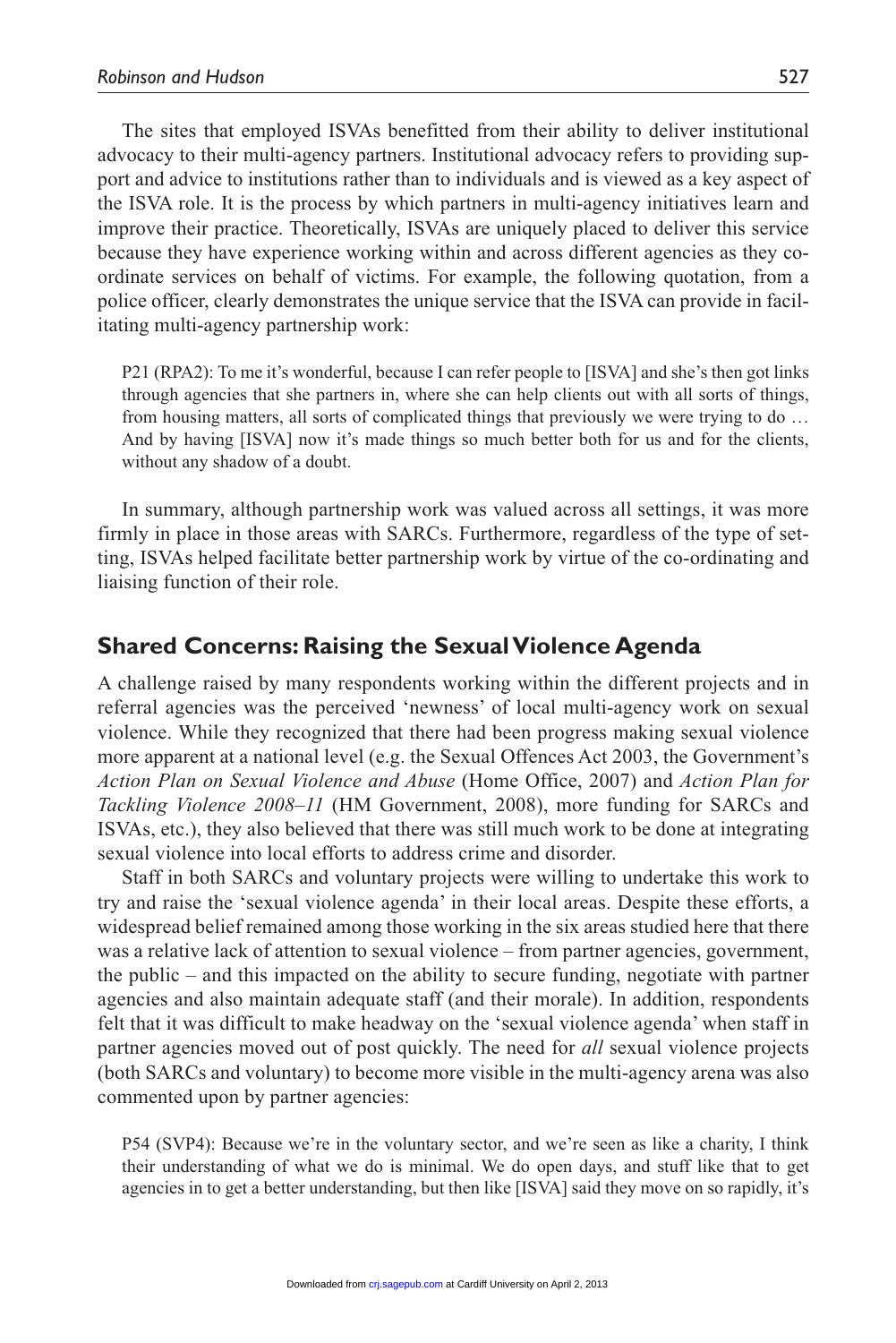not helpful, so you're continually getting someone there and they've got that understanding and then they move on and then you have to start again.

An important contributing factor was the lack of strategic direction across the sites on sexual violence, meaning that the local infrastructures were often not in place to enable the recognition of ISVAs' expertise around sexual violence. For example, of the six case study sites, only one (Site 1, a SARC) had the work of ISVAs included in local strategic plans. The other SARC with ISVAs (Site 2) was making progress on this, as the quotation below indicates. In the two voluntary sector projects (Sites 3 and 4) that employed ISVAs these were not included. Although there is much national guidance, local Crime and Disorder Reduction Partnership (CDRPs) set their own locally driven priorities and it is apparent that, to date, they may not be prioritizing sexual violence in the way that many respondents (working in both SARC and voluntary settings) hoped for:

P17 (SVP2): We are on a meeting called the Serious Sexual Violence meeting locally, which came about as a result of the cross-government action plan. And as a result of that we're trying to get the ISVA onto the agenda of the CDRP and Local Criminal Justice Board. And so far the LCJB have been quite receptive to that, and we're working with them to try and fit the ISVA into what they need to achieve, and it does fit quite well. The CDRP is a different matter, because they have different Performance Indicators which don't reflect as much the ISVA work, so they have their indicators that they are meant to work towards, and that's where all their money goes. And because there's nothing specific around sexual violence, then that's why we're struggling to get the ISVA onto their agenda.

There was an often-expressed concern from respondents (especially in the projects but also from partner agencies) that sexual violence, unlike domestic violence, was not on 'the agenda' to the same extent, resulting in the view that much of their work was 'below the radar' of other involved agencies. Lovett et al. (2004) also found that, in comparison to domestic violence, inter-agency links on sexual violence were minimal.

P59 (RPA4): … domestic violence services tend to be ahead of sexual violence service on the agenda, because it's something that's more familiar to the public, people understand what you're talking about when you talk about domestic violence. I think issues relating to sexual violence just are not so comfortable, and therefore not talked about so much, and therefore have a lower profile generally.

All six study sites had links with local domestic violence agencies. Through activities such as being members of local domestic violence fora and participating in multi-agency interventions for domestic violence (e.g. MARACs), respondents were very aware of what was 'going on' in the domestic violence sector, which was considered to be a higher level of engagement with the issue and more established multi-agency working than in the sexual violence sector. For example, in the absence of a SARC, good working relationships with police were noted by agency staff who participated in MARACs. Therefore the key lesson felt to be learned from the domestic violence sector was the ability of genuine, regular multi-agency partnership working to 'raise the profile' of sexual violence across agencies, thereby improving performance: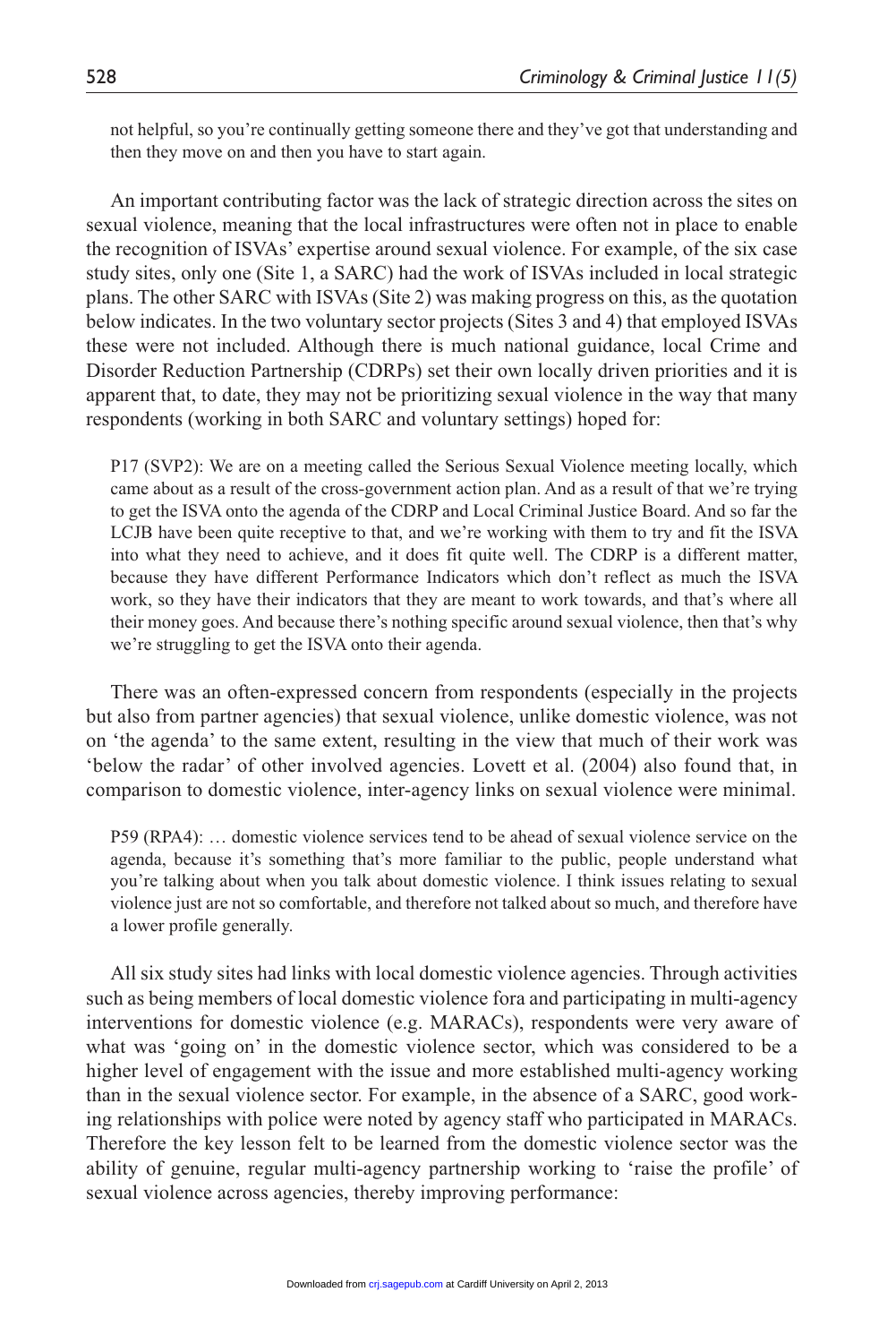P31 (SVP3): I've heard some other stories where the police aren't interested, but in [city] I feel that we're lucky. I have quite a good relationship with the police there. I think that possibly because I sit on the MARAC. The barriers should be broken down and I think the way to do that is for us all liaising with each other for the good of the survivor.

Finally, despite the noticeable improvements in service delivery in many areas, there were still parts of the population felt to be neglected by the current arrangements. When asked about remaining gaps in service provision, the vast majority of respondents immediately mentioned services for children and young people experiencing sexual violence. Of the six sites, only one (a SARC) could be said to provide its services to nearly all children (three years and over). As a result, even in areas with very 'joined up' working on behalf of adult victims, there was a sense that the worst, most inconsistent services were being reserved for the most vulnerable – children and young people.

# **Conclusion**

The aim of this study was to describe the advantages and limitations of delivering support to victims of sexual violence in two different settings: Sexual Assault Referral Centres (SARCs) and projects located in the voluntary sector such as Rape Crisis. Yet in our analytical focus on the differences across sites we must not lose sight of their shared values and concerns as projects with an exclusive focus on supporting victims of sexual violence. Respondents in every site were passionately committed to the work they were undertaking and strongly believed that the services they provided were of great benefit both to individual victims and the agencies with which they worked on a regular basis. Those working in both SARCs and voluntary projects shared a belief that multi-agency partnership work is the way forward in terms of overcoming past failures and providing a better, more comprehensive response to the needs of victims and survivors of sexual violence. However, despite these inroads, the level of multi-agency engagement differentiated the two settings, with each having varying degrees of experience and engagement in multi-agency working. Because productive working relationships with partner agencies are required to enable effective and appropriate service provision to victims, it is imperative that, regardless of the approach taken, this type of work is prioritized and maintained.

Respondents across the sites were also similarly concerned over the relative lack of attention paid to sexual violence by local and national government, and felt that specialist services were in a continual state of jeopardy in terms of funding. The newness of multiagency work in this area was felt by many, and it seemed to be exacerbated by turnover from staff in key partner agencies. While successful multi-agency working on domestic violence provided a useful example for the continuation of these efforts, it was felt that more needs to be done to ensure that *all* victims of sexual violence receive adequate levels of support.

Our research suggests these two approaches complement each other, as each has different strengths and limitations. First, it was identified that the two settings have very different referral sources. For example, although SARCs may be based in different types of locations, as this research has highlighted they are more closely aligned to statutory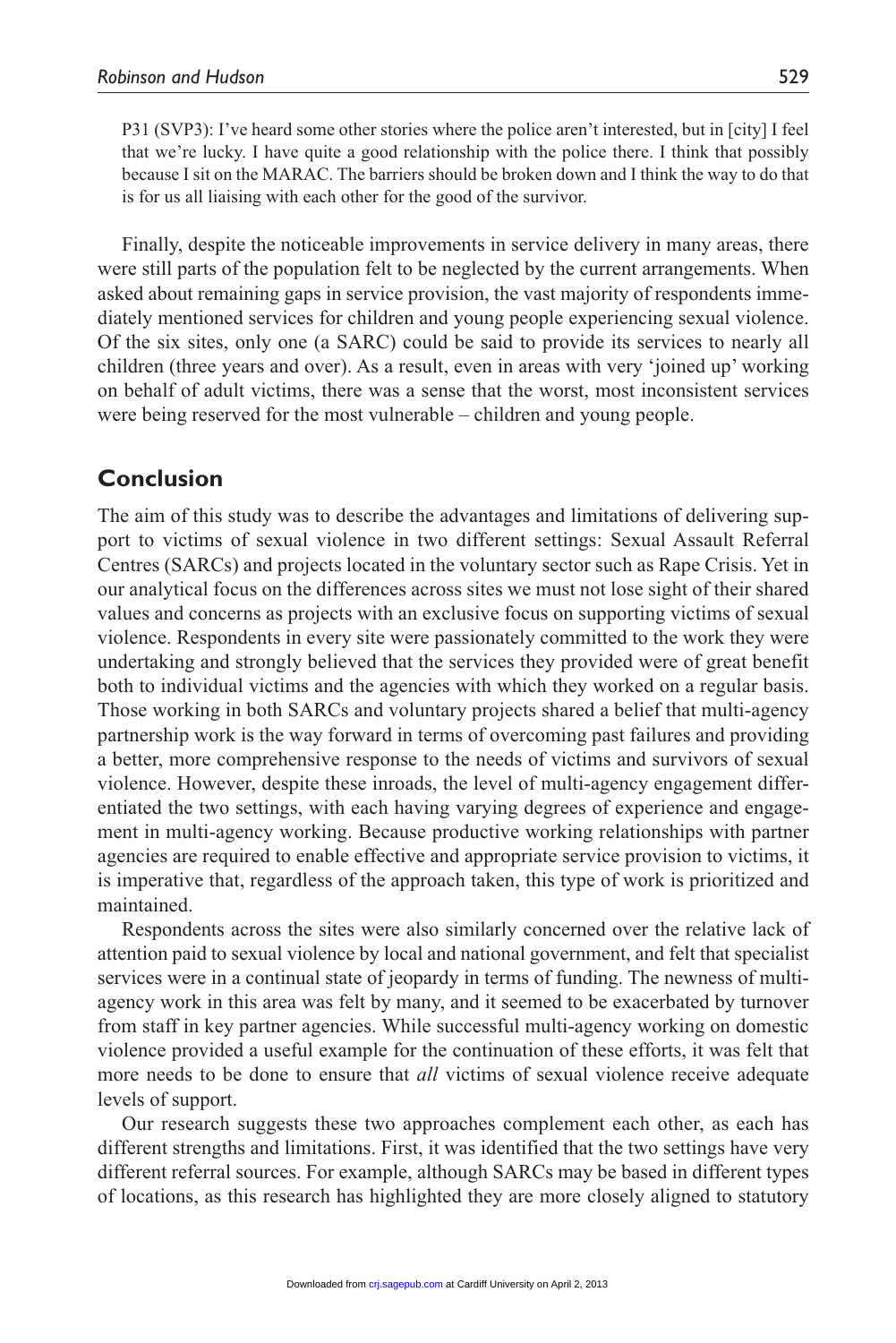services as a result of their funding and nationally eight out of every 10 referrals to SARCs come from police or criminal justice agencies. In contrast, voluntary projects had a more even spread of referrals from the various sources and, importantly, they had twice the level of self-referrals compared to SARCs. Because of their close affiliation with police in particular, SARCs were often perceived by some respondents as less independent than voluntary projects.

As we stated previously, the veracity of this assertion needs to be empirically tested as there is no evidence to suggest that, for example, the work of ISVAs is less victimfocused when it takes place in a SARC rather than a voluntary project. Given that the majority of respondents felt strongly that it was necessary to have independence from statutory partners if there was to be effective delivery of services to victims of sexual violence, yet were also very positive about SARCs, this issue requires further investigation. More research is required to confirm whether concern over the independence of SARCs is warranted and, if so, how their independence can be maintained. The perspectives of those working in different agencies need to be understood alongside longer-term trends of referrals to voluntary versus statutory services (including SARCs located in different types of settings), and especially the perceptions of victims themselves (e.g. what are their reasons for accessing a particular service and how does the 'independence issue' feature into this?).

Differences in referral sources are a likely explanation for the differences in the client bases for each of the two settings. Victims that accessed SARCs were more likely to be victims of recent, rather than historical, cases of sexual violence, and more likely to be assaulted by strangers and acquaintances. They were twice as likely to be assaulted in public places. In comparison, those accessing support from voluntary projects tended to be victimized in domestic locations by family members, partners or ex-partners. As a direct consequence of these differences, the services that victims require and receive in the projects are likely to be similarly affected. Such differences raise questions about the appropriate location of the different support roles, namely ISVAs and counsellors. To reiterate one of the main responsibilities and valued aspects of the ISVA role is to provide crisis intervention to victims following the abuse (Robinson, 2009). Consequently, while the work of an ISVA may be undertaken either in SARCs or in voluntary projects, it could be argued that ISVAs are best placed to work in SARCs to deal specifically with this client base. Likewise, it could be argued that counsellors are better suited to working in voluntary projects where they are able to respond to victims reporting historical sexual abuse. While these might be valid arguments, especially in times of economic frugality, the evidence from our research points to the utility for both settings to have available both of these key workers to provide support to victims.

Our research has described the different, yet complementary, nature of the two main approaches used to support victims of sexual violence in the UK. This is not to say that these are all the approaches that are possible, or even desirable. We would argue that – together – they represent the *minimum* that should be available to victims living in every area of the UK. The service needs of sexual violence victims in any local area will be diverse, and indeed could change over time for the same victim. A comprehensive strategy that is truly victim-focused will include many types of support (e.g. advocacy, counselling, criminal justice advice, practical assistance, medical attention, etc.), offered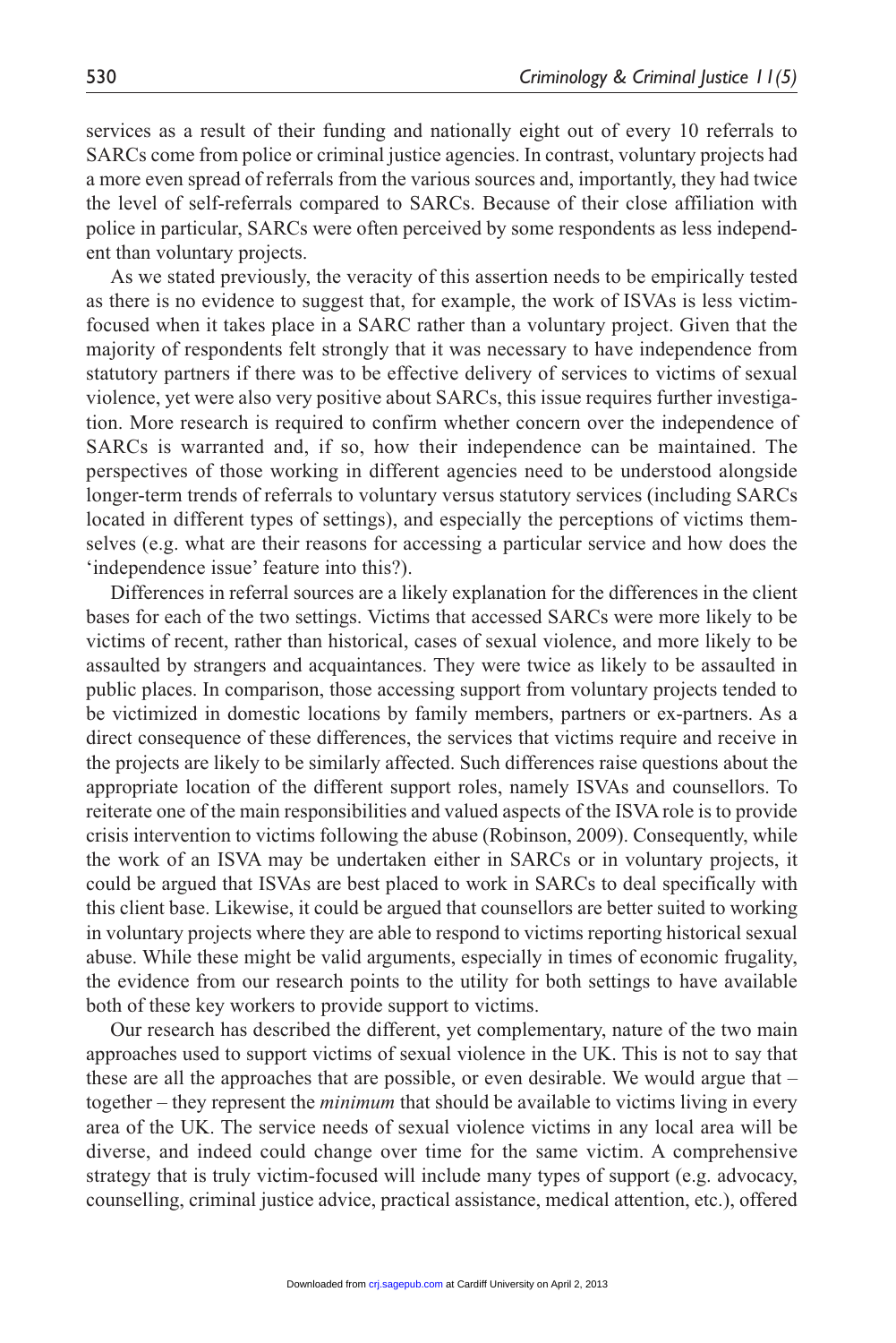in varied locations (e.g. residential, police, medical), by different personnel (e.g. ISVAs, counsellors, specialist police, forensic medical examiners, etc.). The Government's recently published Action Plan indicates a commitment to funding and expanding *both* of the approaches discussed here, as well as considering additional methods of providing support to victims of sexual violence (e.g. implementing MARACs for high-risk victims of rape and sexual assault) (HM Government, 2011c). It was pleasing to hear the Government's recent announcement in March 2011 for the funding of four new Rape Crisis Centres, in addition to the £10.5 million funding announced in January 2011 for existing Rape Crisis Centres. This will complement monies committed to fund the work of ISVAs working in either SARCs or voluntary sector projects. We can only hope that these positive developments will translate into improved outcomes for individual victims and their families, and lead to reductions in the prevalence of sexual violence over time.

#### **Notes**

- 1. Please refer to the publication by the ACPO Rape Working Group *Sexual Assault Referral Centres (SARCs) Getting Started Guide* for an overview of the development and explanation of the service provision in SARCs. Available at: http://police.homeoffice.gov.uk/publications/ operational-policing/sarcs-getting-started.
- 2. We use the term 'voluntary projects' to denote projects located in the voluntary/third sector. Although the three case study sites located in the voluntary sector were Rape Crisis Centres (RCCs), not all of the voluntary projects included in the monitoring data (27 out of 35) were RCCs. To avoid confusion we refer to 'voluntary sector projects' rather than RCCs throughout.
- 3. Lack of partnership working was cited as a key contributor to the criminal justice system's poor performance in the Government's *Without Consent* report (HMIC and HMCPSI, 2007), as this was deemed responsible for a lack of co-ordinated service provision to victims and high levels of attrition in these cases.
- 4. This study was funded by the Home Office (SRG/07/019). The views expressed here do not necessarily reflect Home Office policy.
- 5. For example, see Table C.9b, Appendix C from the original report (Robinson, 2009).
- 6. The distinction between these roles has been discussed in more detail in Robinson et al. (2011).
- 7. MARACs are multi-agency risk assessment conferences for very high-risk victims of domestic violence (see Robinson, 2006; Robinson and Tregidga, 2007).
- 8. Readers can refer to Table B.2 in Appendix B of the original report (Robinson, 2009). Furthermore, this is consistent with a recent report on RCCs published by the Women's Resource Centre (2008: 26).

#### **References**

- Belknap J (2011) Rape: Too hard to report and too easy to discredit victims. *Violence Against Women* 16(12): 1335–1344.
- Campbell R (1998) The community response to rape: Victims' experiences with the legal, medical, and mental health systems. *American Journal of Community Psychology* 26(3): 355–379.
- Campbell R (2005) What really happened? A validation study of rape survivors' help-seeking experiences with the legal and medical systems. *Violence and Victims* 20(1): 55–69.
- Campbell R and Raja S (1999) Secondary victimization of rape victims: Insights from mental health professionals who treat survivors of violence. *Violence and Victims* 14(3): 261–276.
- Campbell R, Wasco SM and Ahrens CE et al. (2001) Preventing the 'second rape': Rape survivors' experiences with community service providers. *Journal of Interpersonal Violence* 16(12): 1239–1259.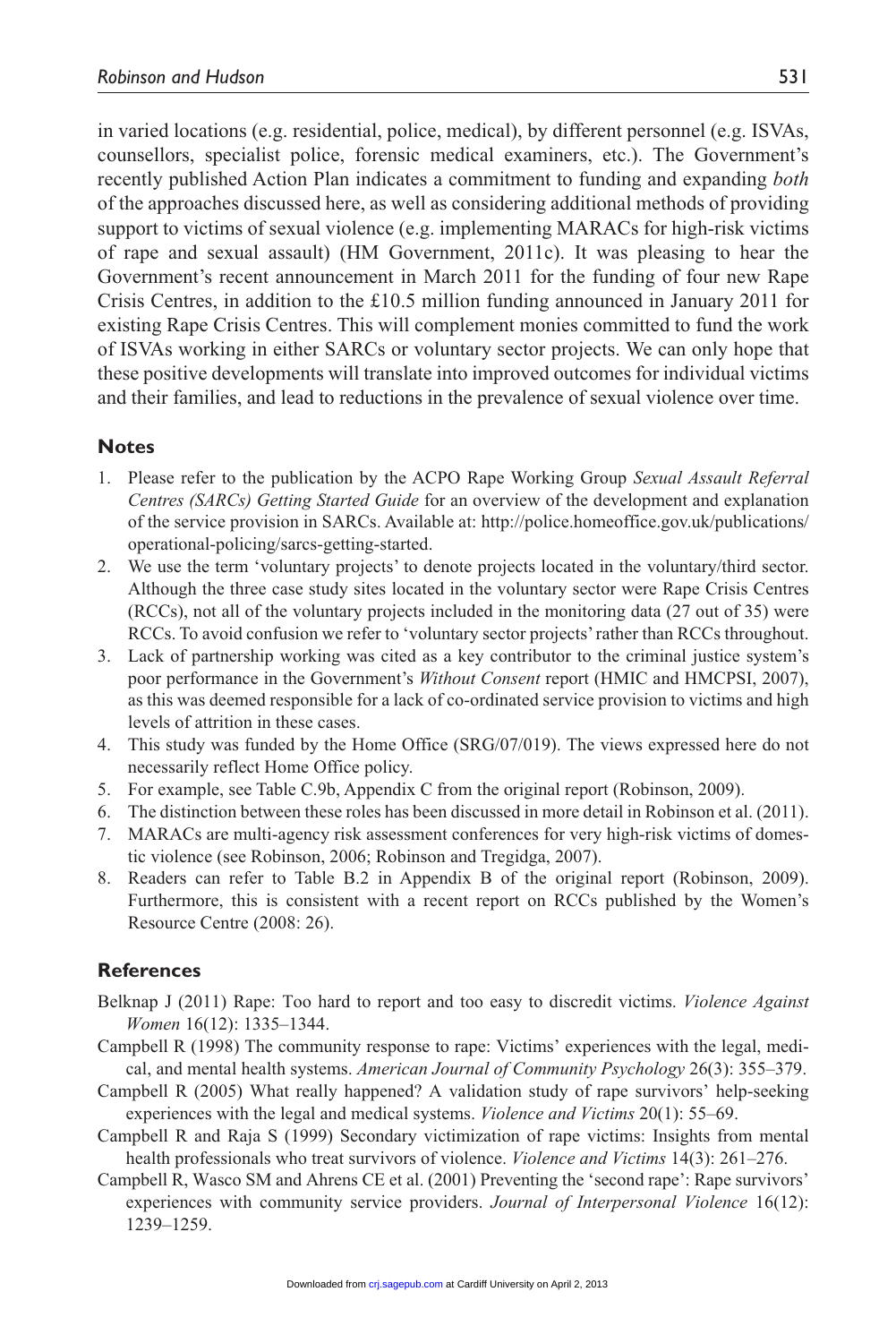- Cole J (2011) Victim Confidentiality on Sexual Assault Response Teams (SART). *Journal of Interpersonal Violence* 26(2): 360–376.
- Cook D, Burton M, Robinson AL and Vallely C (2004) *Evaluation of Specialist Domestic Violence Courts/Fast-Track Systems*. London: Crown Prosecution Service and Department of Constitutional Affairs.
- Feist A, Ashe J, Lawrence J, McPhee D and Wilson R (2007) *Investigating and Detecting Recorded Offences of Rape*. London: Home Office Online Report 18/07.
- HM Government (2008) *Saving Lives, Reducing Harm, Protecting the Public: Action Plan for Tackling Violence, 2008–11*. London: Home Office.
- HM Government (2010) *The Stern Review*. London: Home Office.
- HM Government (2011a) *Call to End Violence Against Women and Girls*. London: Home Office.
- HM Government (2011b) *The Government Response to the Stern Review: An Independent Review into How Rape Complaints Are Handled by Public Authorities in England*. London: Home Office.
- HM Government (2011c) *Call to End Violence Against Women and Girls: Action Plan*. London: Home Office.
- HMIC and HMCPSI (2007) *Without Consent: A Report on the Joint Review of the Investigation and Prosecution of Rape Offences*. London: Central Office of Information.
- Home Office (2007) *Cross-government Action Plan on Sexual Violence and Abuse*. London: Home Office.
- Howarth E, Stimpson L, Barran D and Robinson AL (2009) *Safety in Numbers: A Multisite Evaluation of Independent Domestic Violence Advisor Services*. London: Henry Smith Charity. Available at: http://ww.drop.io/safetyinnumbers.
- Jones H and Cook K (2008) *Rape Crisis: Responding to Sexual Violence*. Dorset: Russell House Publishing.
- Jordan J (2008) *Serial Survivors: Women's Narratives of Surviving Rape*. Annandale, Australia: Federation Press.
- Kelly L, Lovett J and Regan L (2005) *A Gap or Chasm? Attrition in Reported Rape Cases*. London: Home Office Research Study 293.
- Konradi A (1996) Preparing to testify: Rape survivors negotiating the criminal justice process. *Gender & Society* 10(4): 404–432.
- Konradi A and Burger T (2000) Having the last word: An examination of rape survivors' participation in sentencing. *Violence Against Women* 6(4): 353–397.
- Lovett J, Regan L and Kelly L (2004) *Sexual Assault Referral Centres: Developing Good Practice and Maximising Potentials*. London: Home Office Research Study 285.
- Maier SL (2008) 'I have heard horrible stories...': Rape victim advocates' perceptions of the revictimization of rape victims by the police and medical system. *Violence Against Women* 14(7): 786–808.
- Martin PY (2005) *Rape Work: Victims, Gender, and Emotions in Organization and Community Context*. New York: Routledge.
- Parmar A, Sampson A and Diamond A (2005) *Tackling Domestic Violence: Providing Advocacy and Support to Survivors of Domestic Violence*. London: Home Office Development and Practice Report 34.
- Robinson AL (2003) *The Cardiff Women's Safety Unit: A Multi-Agency Approach to Domestic Violence*. Cardiff: School of Social Sciences, Cardiff University.
- Robinson AL (2006) Reducing repeat victimisation among high-risk victims of domestic violence: The benefits of a coordinated community response in Cardiff, Wales. *Violence Against Women*  12(8): 761–788.